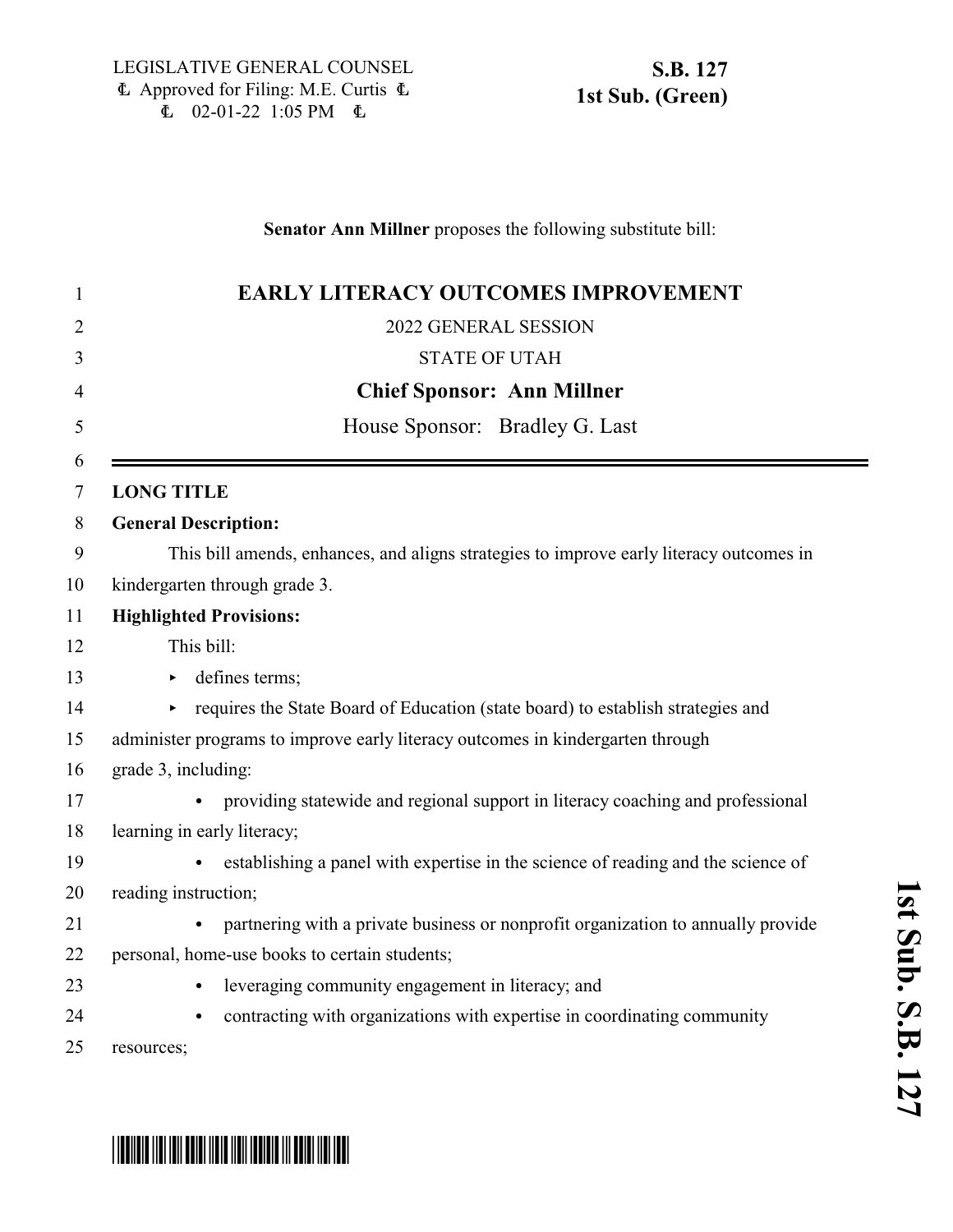| 26 | requires the use of diagnostic assessments to target interventions for students<br>▶ |
|----|--------------------------------------------------------------------------------------|
| 27 | lacking competency in a reading skill;                                               |
| 28 | allows for exceptions for a literacy preparation assessment requirement;<br>Þ        |
| 29 | amends provisions regarding teacher preparation programs;<br>▶                       |
| 30 | requires the Utah Board of Higher Education to consult with the state<br>▶           |
| 31 | superintendent of public instruction to ensure fulfillment of certain conditions     |
| 32 | before distributing additional funding to institutions of higher education to hire   |
| 33 | additional faculty with training and experience in the science of reading;           |
| 34 | provides grant funding for which local education agencies (LEAs) apply to the state  |
| 35 | board to provide professional learning in early literacy to educators serving in     |
| 36 | kindergarten through grade 3;                                                        |
| 37 | amends provisions regarding partnerships that qualify under the Partnerships for     |
| 38 | <b>Student Success Grant Program;</b>                                                |
| 39 | requires LEAs to adopt science of reading curriculum and intervention programs;<br>▶ |
| 40 | requires the state board, the Utah Leading through Effective, Actionable, and<br>▶   |
| 41 | Dynamic Education collaborative effort, and the Center for the School of the Future  |
| 42 | at Utah State University to develop a repository of materials to support LEAs in     |
| 43 | evidence-based practices for science of reading instruction;                         |
| 44 | requires the state board to provide elementary school principals, leaders, and<br>Þ. |
| 45 | literacy coaches with required professional learning regarding change management;    |
| 46 | and                                                                                  |
| 47 | makes technical and conforming changes.<br>Þ.                                        |
| 48 | <b>Money Appropriated in this Bill:</b>                                              |
| 49 | None                                                                                 |
| 50 | <b>Other Special Clauses:</b>                                                        |
| 51 | This bill provides revisor instructions.                                             |
| 52 | <b>Utah Code Sections Affected:</b>                                                  |
| 53 | <b>AMENDS:</b>                                                                       |
| 54 | 53E-1-201, as last amended by Laws of Utah 2021, Chapters 64, 251, and 351           |
| 55 | 53E-4-307, as last amended by Laws of Utah 2020, Fifth Special Session, Chapter 14   |
| 56 | 53E-6-301, as last amended by Laws of Utah 2020, Chapters 174 and 408                |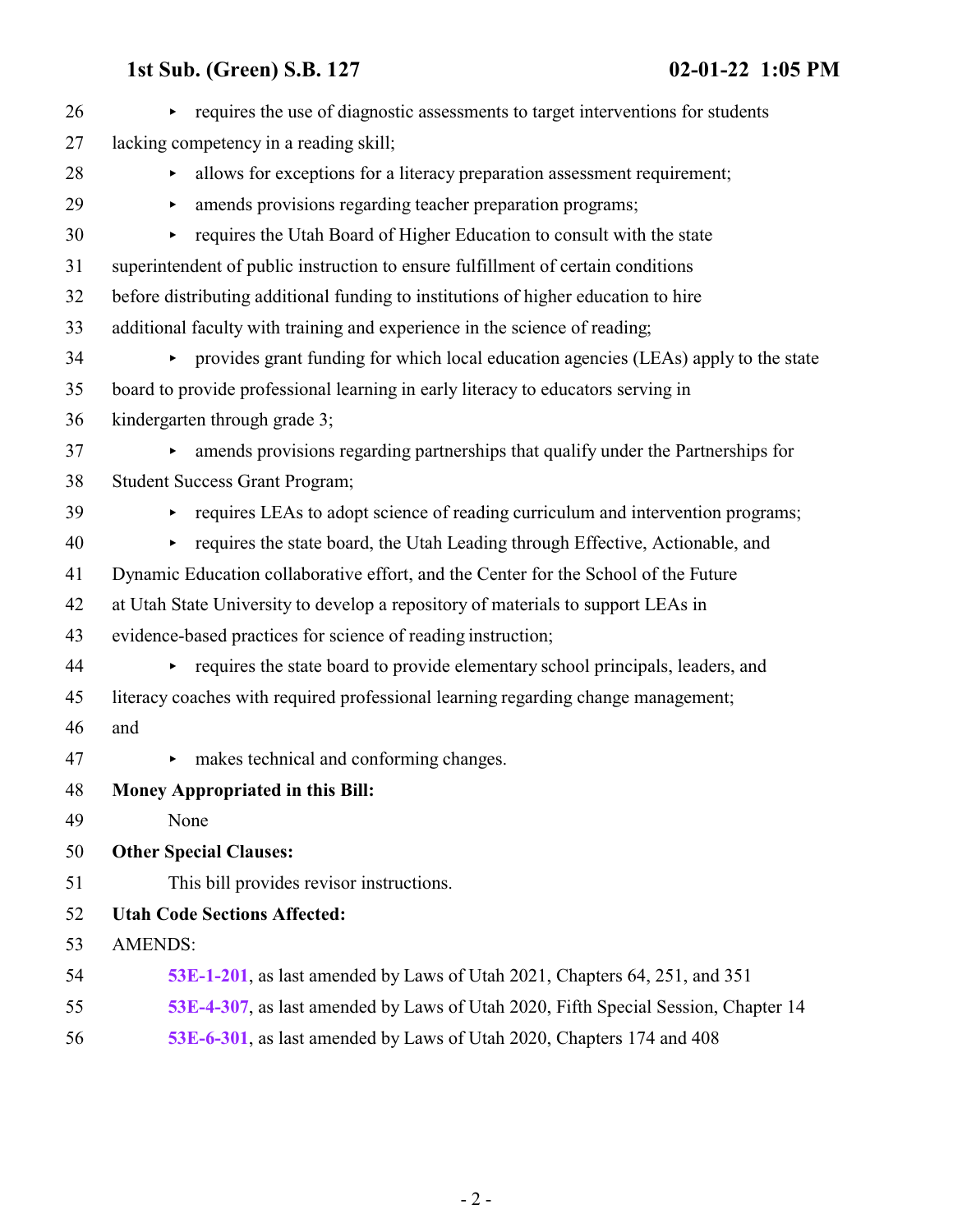<span id="page-2-0"></span>Ξ

| 57 | 53E-6-302, as last amended by Laws of Utah 2020, Chapter 408                                    |
|----|-------------------------------------------------------------------------------------------------|
| 58 | 53F-5-214, as enacted by Laws of Utah 2020, Chapter 174 and last amended by                     |
| 59 | Coordination Clause, Laws of Utah 2020, Chapter 362                                             |
| 60 | 53F-5-215, as enacted by Laws of Utah 2020, Chapter 174                                         |
| 61 | 53F-5-402, as last amended by Laws of Utah 2019, Chapter 186                                    |
| 62 | 53G-11-303, as last amended by Laws of Utah 2019, Chapter 293                                   |
| 63 | <b>ENACTS:</b>                                                                                  |
| 64 | 53E-3-1001, Utah Code Annotated 1953                                                            |
| 65 | 53E-3-1002, Utah Code Annotated 1953                                                            |
| 66 | 53E-3-1003, Utah Code Annotated 1953                                                            |
| 67 | 53E-3-1004, Utah Code Annotated 1953                                                            |
| 68 | 53G-10-306, Utah Code Annotated 1953                                                            |
| 69 | 53G-11-305, Utah Code Annotated 1953                                                            |
| 70 | <b>Utah Code Sections Affected by Revisor Instructions:</b>                                     |
| 71 | 53E-3-1003, Utah Code Annotated 1953                                                            |
| 72 |                                                                                                 |
|    |                                                                                                 |
| 73 | Be it enacted by the Legislature of the state of Utah:                                          |
| 74 | Section 1. Section 53E-1-201 is amended to read:                                                |
| 75 | 53E-1-201. Reports to and action required of the Education Interim Committee.                   |
| 76 | (1) In accordance with applicable provisions and Section $68-3-14$ , the following              |
| 77 | recurring reports are due to the Education Interim Committee:                                   |
| 78 | (a) the report described in Section 9-22-109 by the STEM Action Center Board,                   |
| 79 | including the information described in Section $9-22-113$ on the status of the computer science |
| 80 | initiative and Section 9-22-114 on the Computing Partnerships Grants Program;                   |
| 81 | (b) the prioritized list of data research described in Section 35A-14-302 and the report        |
| 82 | on research described in Section 35A-14-304 by the Utah Data Research Center;                   |
| 83 | (c) the report described in Section 35A-15-303 by the State Board of Education on               |
| 84 | preschool programs;                                                                             |
| 85 | (d) the report described in Section $53B-1-402$ by the Utah Board of Higher Education           |
| 86 | on career and technical education issues and addressing workforce needs;                        |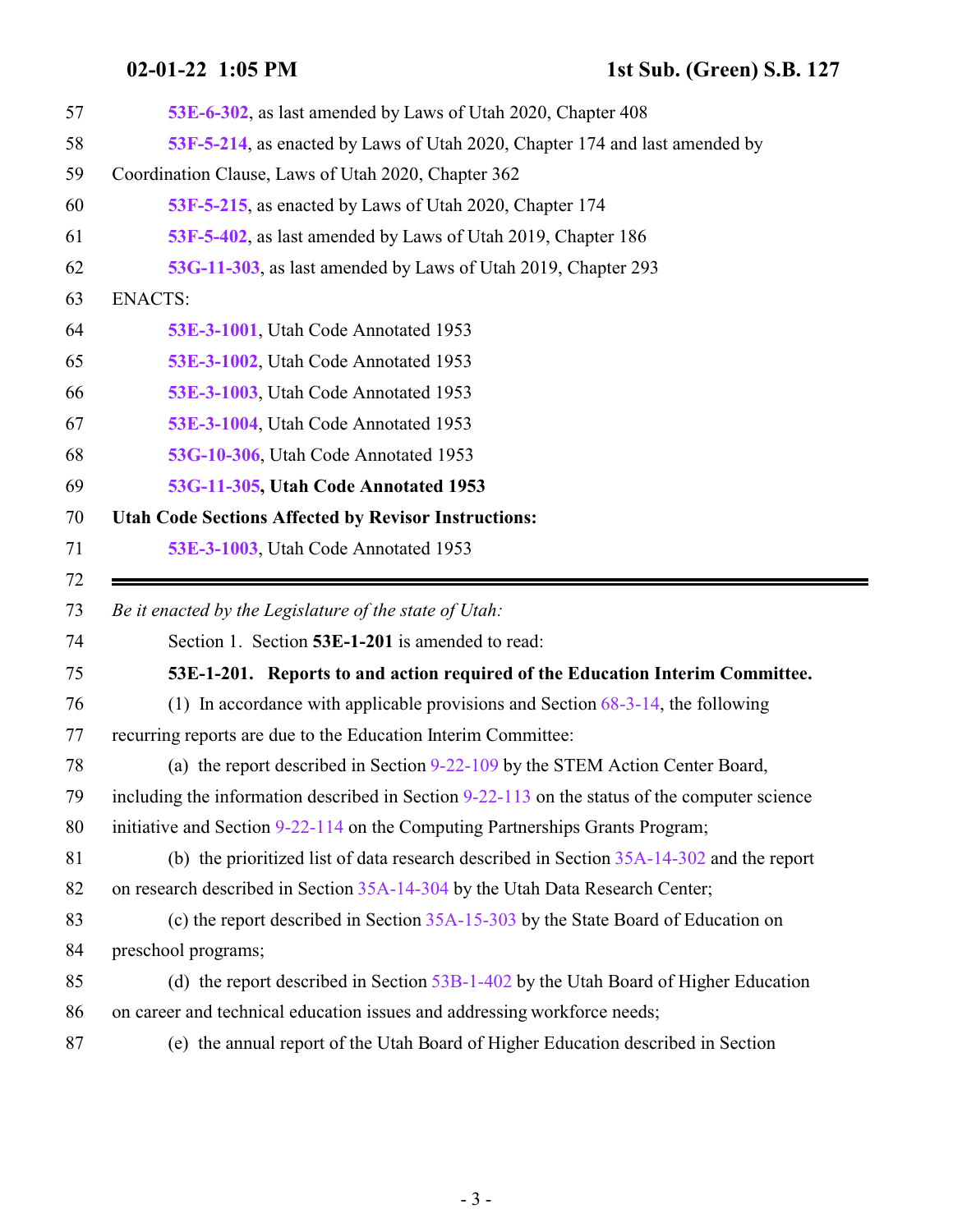| 88  | 53B-1-402;                                                                                     |
|-----|------------------------------------------------------------------------------------------------|
| 89  | (f) the reports described in Section $53B-28-401$ by the Utah Board of Higher Education        |
| 90  | regarding activities related to campus safety;                                                 |
| 91  | (g) the State Superintendent's Annual Report by the state board described in Section           |
| 92  | $53E-1-203$ ;                                                                                  |
| 93  | (h) the annual report described in Section $53E-2-202$ by the state board on the strategic     |
| 94  | plan to improve student outcomes;                                                              |
| 95  | (i) the report described in Section 53E-8-204 by the state board on the Utah Schools for       |
| 96  | the Deaf and the Blind;                                                                        |
| 97  | (i) the report described in Section $53E-10-703$ by the Utah Leading through Effective,        |
| 98  | Actionable, and Dynamic Education director on research and other activities;                   |
| 99  | (k) the report described in Section $53F-4-203$ by the state board and the independent         |
| 100 | evaluator on an evaluation of early interactive reading software;                              |
| 101 | (1) the report described in Section 53F-4-407 by the state board on UPSTART;                   |
| 102 | (m) the reports described in Sections $53F-5-214$ , $53F-5-214.1$ , and $53F-5-215$ by the     |
| 103 | state board related to grants for professional learning and grants for an elementary teacher   |
| 104 | preparation assessment; and                                                                    |
| 105 | (n) the report described in Section $53F-5-405$ by the State Board of Education                |
| 106 | regarding an evaluation of a partnership that receives a grant to improve educational outcomes |
| 107 | for students who are low income.                                                               |
| 108 | (2) In accordance with applicable provisions and Section $68-3-14$ , the following             |
| 109 | occasional reports are due to the Education Interim Committee:                                 |
| 110 | (a) the report described in Section $35A-15-303$ by the School Readiness Board by              |
| 111 | November 30, 2020, on benchmarks for certain preschool programs;                               |
| 112 | (b) the report described in Section 53B-28-402 by the Utah Board of Higher Education           |
| 113 | on or before the Education Interim Committee's November 2021 meeting;                          |
| 114 | (c) the reports described in Section $53E-3-520$ by the state board regarding cost centers     |
| 115 | and implementing activity based costing;                                                       |
| 116 | (d) if required, the report described in Section $53E-4-309$ by the state board explaining     |
| 117 | the reasons for changing the grade level specification for the administration of specific      |
| 118 | assessments;                                                                                   |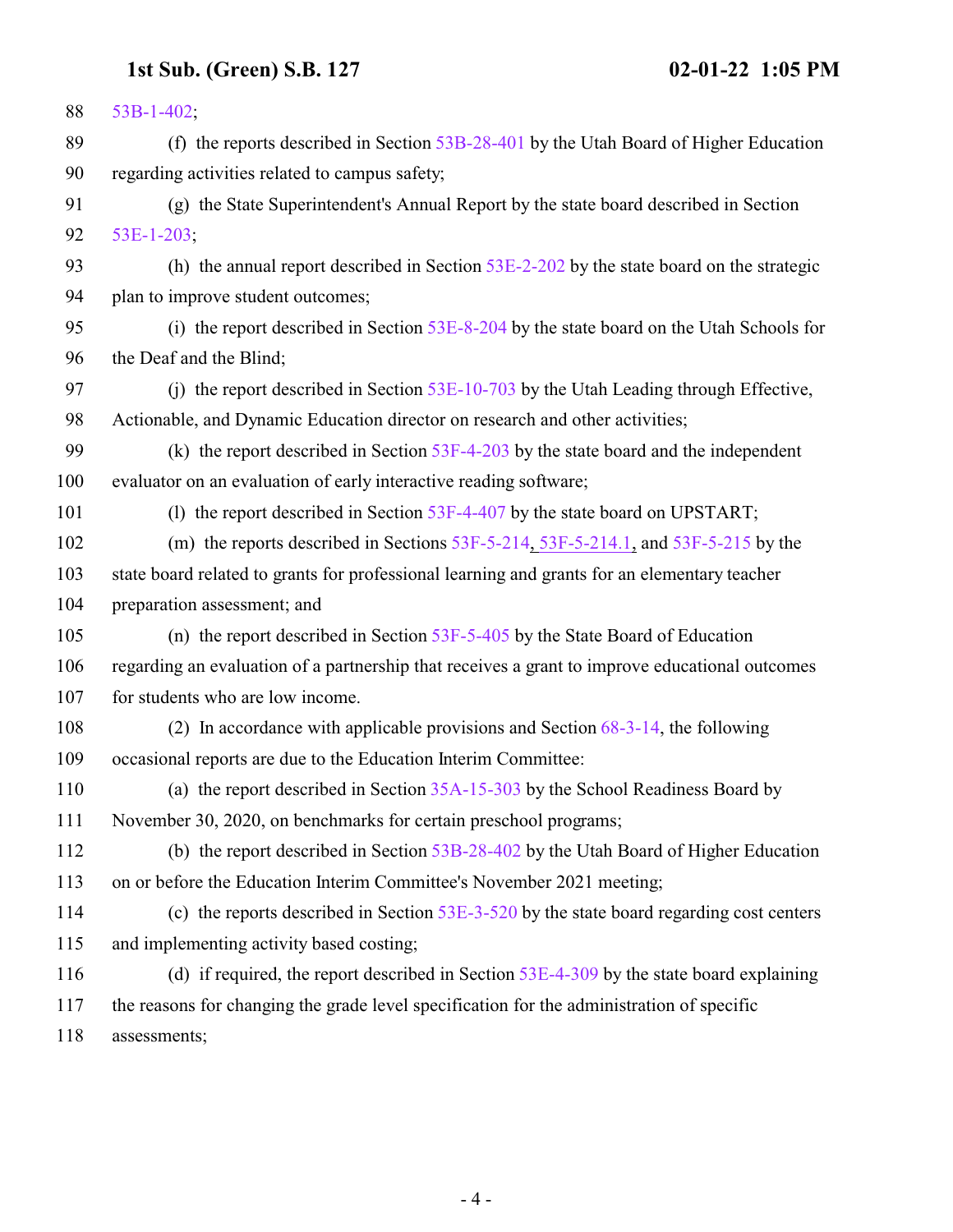<span id="page-4-0"></span>

| 119 | (e) if required, the report described in Section $53E-5-210$ by the state board of an                        |
|-----|--------------------------------------------------------------------------------------------------------------|
| 120 | adjustment to the minimum level that demonstrates proficiency for each statewide assessment;                 |
| 121 | (f) in 2022 and in 2023, on or before November 30, the report described in Subsection                        |
| 122 | 53E-10-309(7) related to the PRIME pilot program;                                                            |
| 123 | (g) the report described in Section $53E-10-702$ by Utah Leading through Effective,                          |
| 124 | Actionable, and Dynamic Education;                                                                           |
| 125 | (h) if required, the report described in Section $53F-2-513$ by the state board evaluating                   |
| 126 | the effects of salary bonuses on the recruitment and retention of effective teachers in high                 |
| 127 | poverty schools;                                                                                             |
| 128 | $f(t)$ upon request, the report described in Section 53F-5-207 by the state board on the                     |
| 129 | Intergenerational Poverty Intervention Grants Program;                                                       |
| 130 | $[\text{H}(\mathbf{t})]$ (i) the report described in Section 53F-5-210 by the state board on the Educational |
| 131 | Improvement Opportunities Outside of the Regular School Day Grant Program;                                   |
| 132 | $[\frac{f(k)}{k}]$ (i) the report described in Section 53G-7-503 by the state board regarding fees           |
| 133 | that LEAs charge during the 2020-2021 school year;                                                           |
| 134 | $[\text{H}](k)$ the reports described in Section 53G-11-304 by the state board regarding                     |
| 135 | proposed rules and results related to educator exit surveys;                                                 |
| 136 | $\lceil$ (m) (1) the report described in Section 62A-15-117 by the Division of Substance                     |
| 137 | Abuse and Mental Health, the State Board of Education, and the Department of Health                          |
| 138 | regarding recommendations related to Medicaid reimbursement for school-based health                          |
| 139 | services; and                                                                                                |
| 140 | $\lceil$ (m) (m) the reports described in Section 63C-19-202 by the Higher Education                         |
| 141 | Strategic Planning Commission.                                                                               |
| 142 | Section 2. Section 53E-3-1001 is enacted to read:                                                            |
| 143 | 53E-3-1001. Statewide goal -- Emphasis on early literacy.                                                    |
| 144 | To achieve a strenuous statewide goal of 70% in third grade-level proficiency on the                         |
| 145 | state-administered reading assessment by July 1, 2027, the state board shall:                                |
| 146 | (1) analyze, align, and target resources, including digital software and tools, in existing                  |
| 147 | state programs and the programs enacted in this bill, as appropriate, to support early literacy              |
| 148 | within the state; and                                                                                        |
| 149 | (2) identify opportunities to incentivize and support LEAs and elementary schools to                         |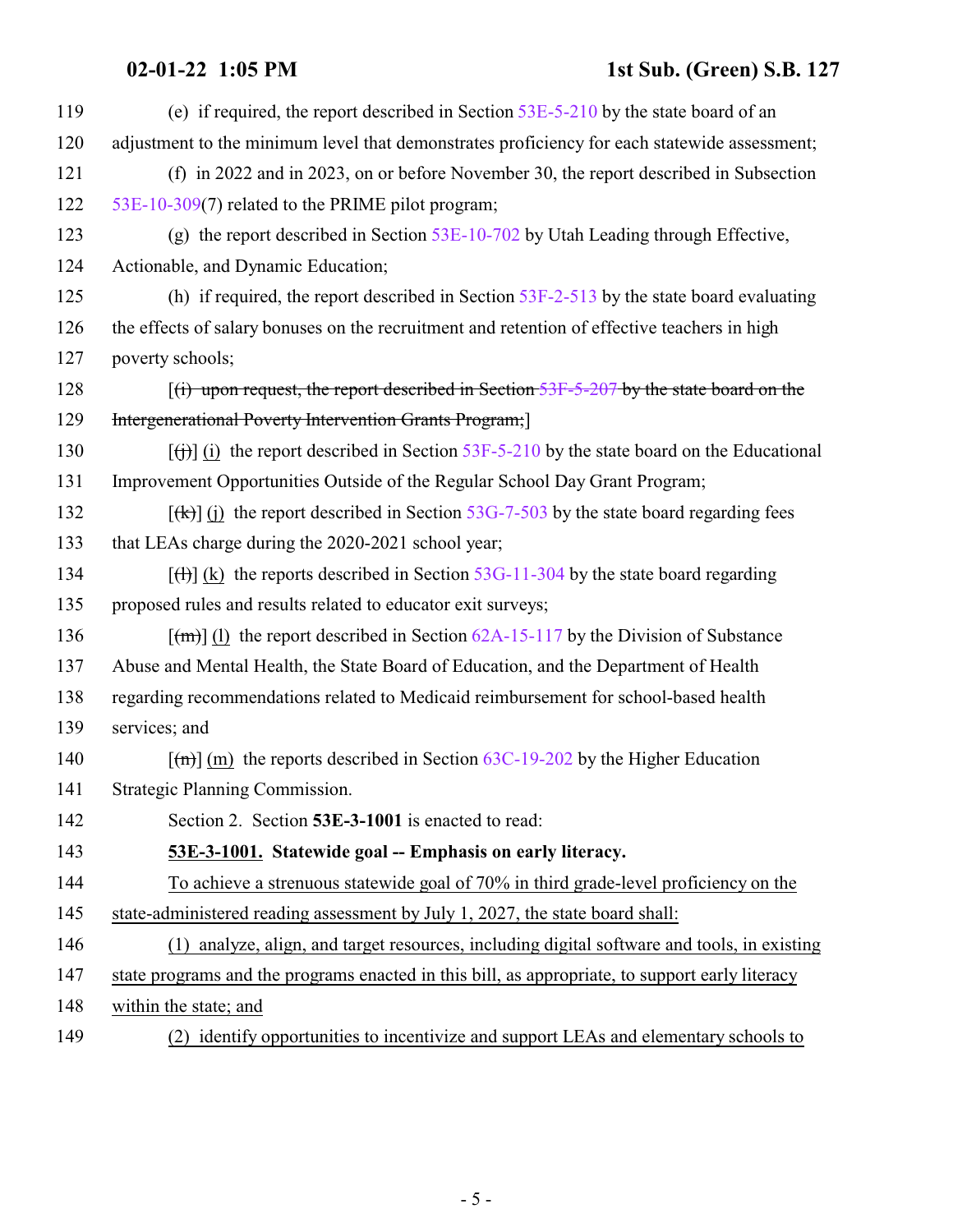<span id="page-5-0"></span>

| 150 | analyze data, align plans, and target resources from existing local and LEA programs to support |
|-----|-------------------------------------------------------------------------------------------------|
| 151 | early literacy within the state, resulting in a comprehensive statewide alignment of early      |
| 152 | literacy plans.                                                                                 |
| 153 | Section 3. Section 53E-3-1002 is enacted to read:                                               |
| 154 | 53E-3-1002. Literacy coaching -- Professional learning.                                         |
| 155 | Subject to legislative appropriations, the state board shall provide, train, and assign         |
| 156 | literacy coaches to schools with low literacy achievement performance to provide early literacy |
| 157 | coaching to teachers in kindergarten through grade 3, in accordance with this section.          |
| 158 | (2) The state board shall make rules, in accordance with Title 63G, Chapter 3, Utah             |
| 159 | Administrative Rulemaking Act, to:                                                              |
| 160 | (a) establish criteria to determine which schools qualify for early literacy coaching,          |
| 161 | prioritizing coaching among:                                                                    |
| 162 | (i) schools that participate in partnerships that receive grants under Title 53F, Chapter       |
| 163 | 5, Part 4, Partnerships for Student Success Grant Program; and                                  |
| 164 | (ii) schools that fall within the bottom 25% of all schools in literacy achievement             |
| 165 | performance, as the state board further defines;                                                |
| 166 | (b) establish minimum qualifications for early literacy coach positions to ensure               |
| 167 | adequate preparation with necessary expertise;                                                  |
| 168 | (c) define roles and responsibilities for a literacy coach, including:                          |
| 169 | assisting educators in analyzing data to inform instructional adjustments;<br>(i)               |
| 170 | engaging in instructional coaching cycles with educators to build capacity for<br>(ii)          |
| 171 | improved classroom instructional practices;                                                     |
| 172 | (iii) using principles of adult learning to effectively partner with educators to integrate     |
| 173 | professional learning into classroom practice;                                                  |
| 174 | (iv) leveraging knowledge of the science of reading and evidence-based practices to             |
| 175 | support educators in maximizing student learning;                                               |
| 176 | (v) partnering with a school's leader to support school-wide literacy goals to provide a        |
| 177 | team of support for educators to embed the state-wide goals into instructional plans and        |
| 178 | practice;                                                                                       |
| 179 | delivering consistent and frequent job-embedded professional learning;<br>(vi)                  |
| 180 | (vii) participating actively in professional learning experiences to deepen knowledge           |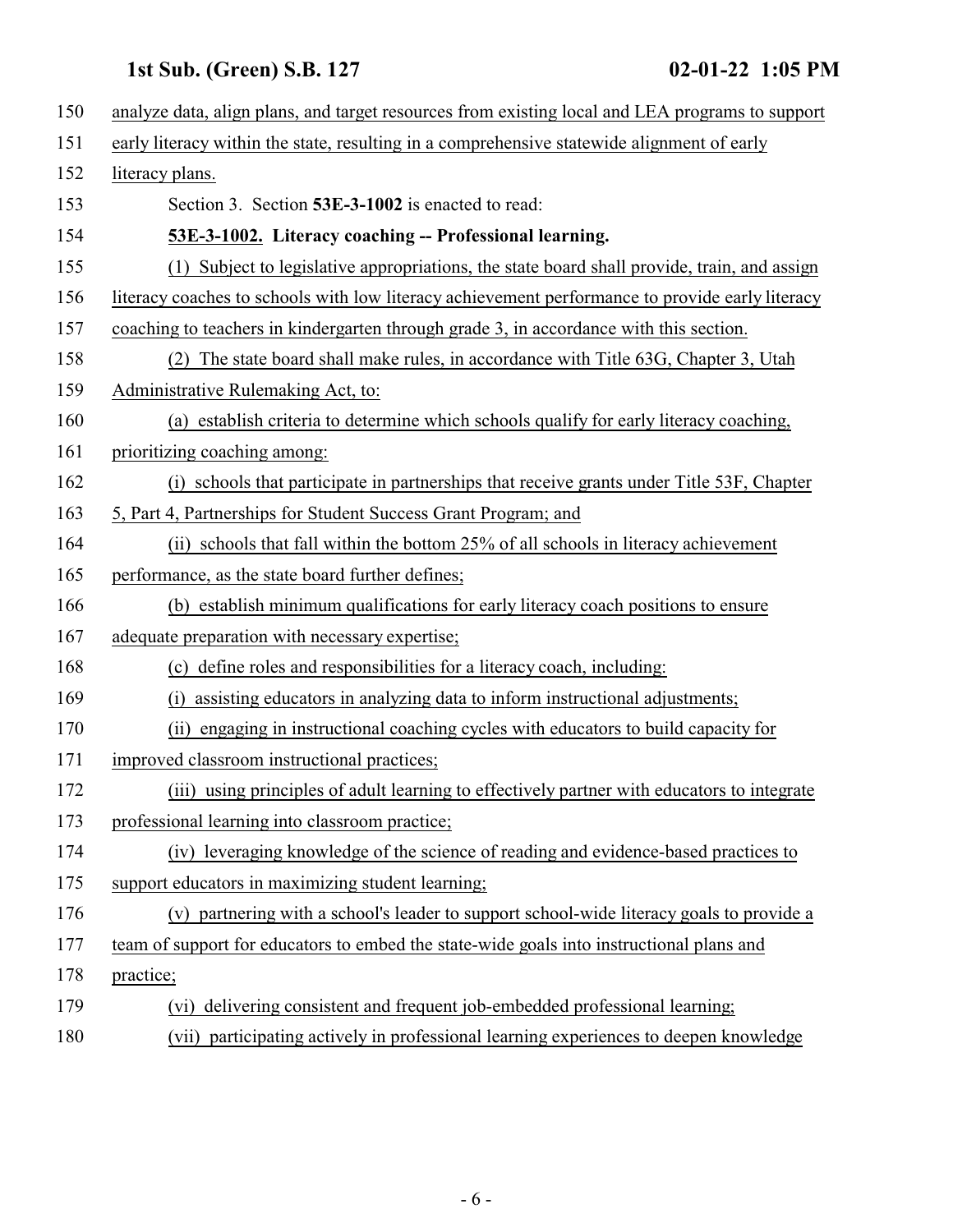<span id="page-6-0"></span>

| 181 | and skills for coaching; and                                                                     |
|-----|--------------------------------------------------------------------------------------------------|
| 182 | (viii) designing and facilitating relevant and cohesive professional learning sessions to        |
| 183 | strengthen the implementation of these evidence-based practices with educators; and              |
| 184 | (d) establish parameters for the relationship between a literacy coach and school or             |
| 185 | LEA, including ensuring that coaches do not engage in activities or duties unrelated to literacy |
| 186 | coaching, including:                                                                             |
| 187 | (i) serving as an evaluator, substitute teacher, clerical aid, recess or lunch aid,              |
| 188 | behavioral therapist, tester, guidance counselor, interventionist, program manager, or contest   |
| 189 | leader; or                                                                                       |
| 190 | (ii) any other assignment that frequently disrupts the coach's ability to support                |
| 191 | educators in improving instructional practice.                                                   |
| 192 | (3) The state board shall:                                                                       |
| 193 | ensure that one staff position supervises early literacy coaches statewide;<br>(a)               |
| 194 | (b) select the pool of candidates for literacy coaching positions and coordinate with            |
| 195 | LEAs regarding interviews, final selection, and placement; and                                   |
| 196 | (c) annually review coaching placements and adjust placements as necessary, based on             |
| 197 | the school's literacy achievement performance and the criteria established under Subsection (2). |
| 198 | The state board shall provide professional learning support in early literacy by:<br>(4)         |
| 199 | (a) facilitating professional learning opportunities to support literacy coaches statewide       |
| 200 | that includes knowledge and skill development in adult learning practices, job-embedded          |
| 201 | coaching, and family engagement;                                                                 |
| 202 | (b) providing professional learning regional consultants to:                                     |
| 203 | (i) support LEAs and regional education service agencies in designing, facilitating,             |
| 204 | monitoring, and adjusting professional learning in early literacy that aligns with the           |
| 205 | professional learning standards described in Section 53G-11-303; and                             |
| 206 | (ii) serve a cohort of LEAs within a geographic region of the state; and                         |
| 207 | (c) providing statewide professional learning to support the use of collective efficacy,         |
| 208 | including the implementation of professional learning communities and school leadership          |
| 209 | teams through 2027.                                                                              |
| 210 | Section 4. Section 53E-3-1003 is enacted to read:                                                |
| 211 | 53E-3-1003. Science of reading.                                                                  |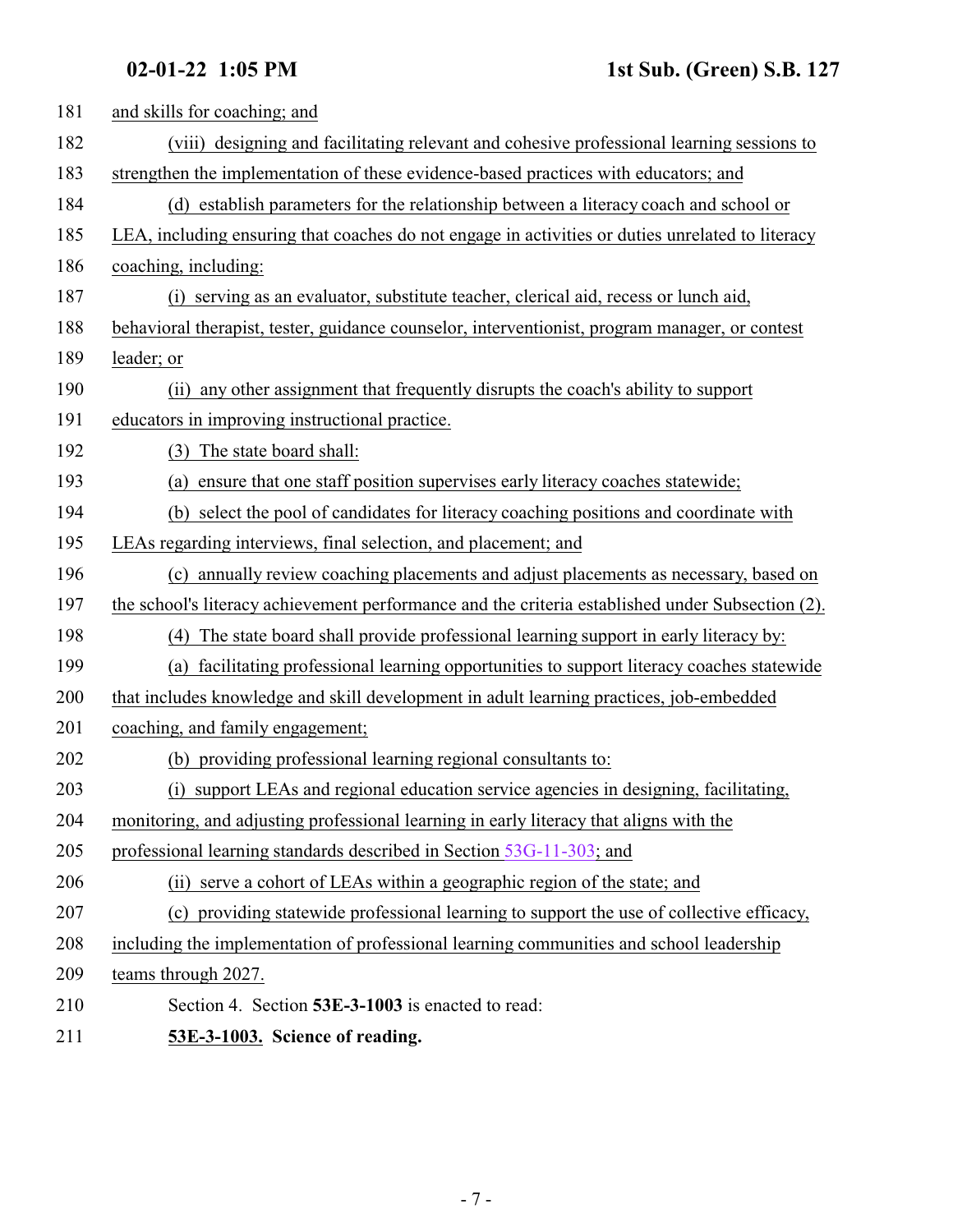| 212 | $(1)$ As used in this section:                                                                  |
|-----|-------------------------------------------------------------------------------------------------|
| 213 | "Educator preparation program" means the same as that term is defined in Section<br>(a)         |
| 214 | 53E-6-302.                                                                                      |
| 215 | (b) "Panel" means the science of reading panel that the state board establishes in              |
| 216 | accordance with this section.                                                                   |
| 217 | (c) "University teacher preparation program" means a program described in Section               |
| 218 | 53E-6-302.                                                                                      |
| 219 | (2) The state board shall establish an expert science of reading panel consisting of up to      |
| 220 | six experts who have:                                                                           |
| 221 | (a) knowledge and a research background in the science of reading and the science of            |
| 222 | reading instruction; and                                                                        |
| 223 | (b) experience translating the science of reading into effective reading instructional          |
| 224 | practices.                                                                                      |
| 225 | (3) The panel shall:                                                                            |
| 226 | (a) meet no less than once every quarter;                                                       |
| 227 | (b) provide expertise to and serve in a consultancy capacity to the state board on              |
| 228 | implementation of:                                                                              |
| 229 | (i) the early literacy emphases described in Section $53E-3-1001$ ; and                         |
| 230 | (ii) educator preparation programs;                                                             |
| 231 | (c) in consultation with the state board:                                                       |
| 232 | provide advanced professional learning opportunities in the science of reading and<br>(i)       |
| 233 | the science of reading instruction for public schools and educator preparation programs as      |
| 234 | needed to expand statewide capacity;                                                            |
| 235 | (ii) partner with ULEAD, as that term is defined in Section $53E-10-701$ , to develop and       |
| 236 | implement an online repository of digital science of reading and science of reading instruction |
| 237 | resources that is accessible to public school teachers, school leaders, parents, and educator   |
| 238 | preparation programs and associated faculty;                                                    |
| 239 | develop professional learning modules to support teachers and school leaders; and<br>(iii)      |
| 240 | (iv) coordinate with educator preparation programs, university teacher preparation              |
| 241 | program faculty, deans of education, and literacy leadership fellows to advance the science of  |
| 242 | reading and the science of reading instruction; and                                             |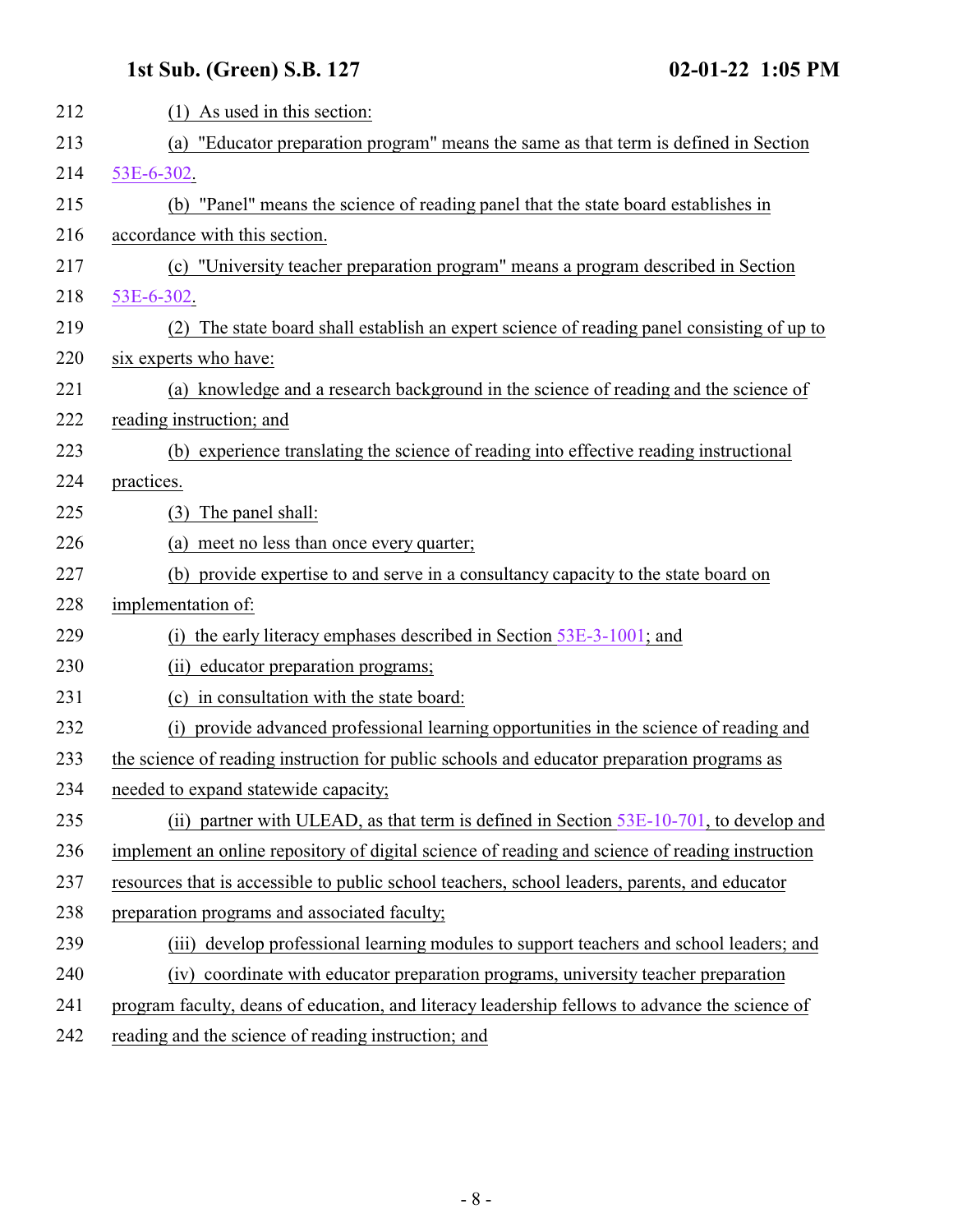<span id="page-8-0"></span>

| 243 | (d) take part in the hiring of the additional faculty members described in Subsection              |
|-----|----------------------------------------------------------------------------------------------------|
| 244 | $53E-6-302(6)$ with two panel members participating in the hiring process.                         |
| 245 | (4) The state board may collaborate with panel members to conduct periodic reviews                 |
| 246 | of:                                                                                                |
| 247 | (a) student outcome data;                                                                          |
| 248 | (b) science of reading and science of reading instruction implementation fidelity in               |
| 249 | public schools and educator preparation programs through onsite visits; and                        |
| 250 | (c) advise LEAs regarding the science of reading and the science of reading instruction            |
| 251 | curriculum and intervention programs.                                                              |
| 252 | (5) A panel member:                                                                                |
| 253 | (a) may not receive compensation or benefits for the member's service on the panel;                |
| 254 | and                                                                                                |
| 255 | (b) may receive per diem and reimbursement for travel expenses that the panel member               |
| 256 | incurs as a panel member at the rates that the Division of Finance establishes under:              |
| 257 | (i) Sections $63A-3-106$ and $63A-3-107$ ; and                                                     |
| 258 | (ii) rules that the Division of Finance makes under Sections 63A-3-106 and 63A-3-107.              |
| 259 | (6) The state board shall provide staff support to the panel.                                      |
| 260 | Section 5. Section 53E-3-1004 is enacted to read:                                                  |
| 261 | 53E-3-1004. Community engagement for early literacy.                                               |
| 262 | (1) The state board shall:                                                                         |
| 263 | (a) partner with a private business or nonprofit organization to annually provide                  |
| 264 | personal, home-use, age-appropriate printed books or digital books with accompanying               |
| 265 | electronic reading devices to students:                                                            |
| 266 | (i) who attend:                                                                                    |
| 267 | (A) a school that participates in partnerships that receive grants under Title 53F,                |
| 268 | Chapter 5, Part 4, Partnerships for Student Success Grant Program; or                              |
| 269 | (B) a Title I school, as that term is defined in Section 53F-2-523; and                            |
| 270 | at a minimum, in kindergarten through grade 3; and<br>(ii)                                         |
| 271 | provide students a choice of language where possible.<br>(b)                                       |
| 272 | The state board shall develop and promote a website that provides resources for<br>(2)             |
| 273 | teachers and other educational support personnel to support targeted activities and strategies for |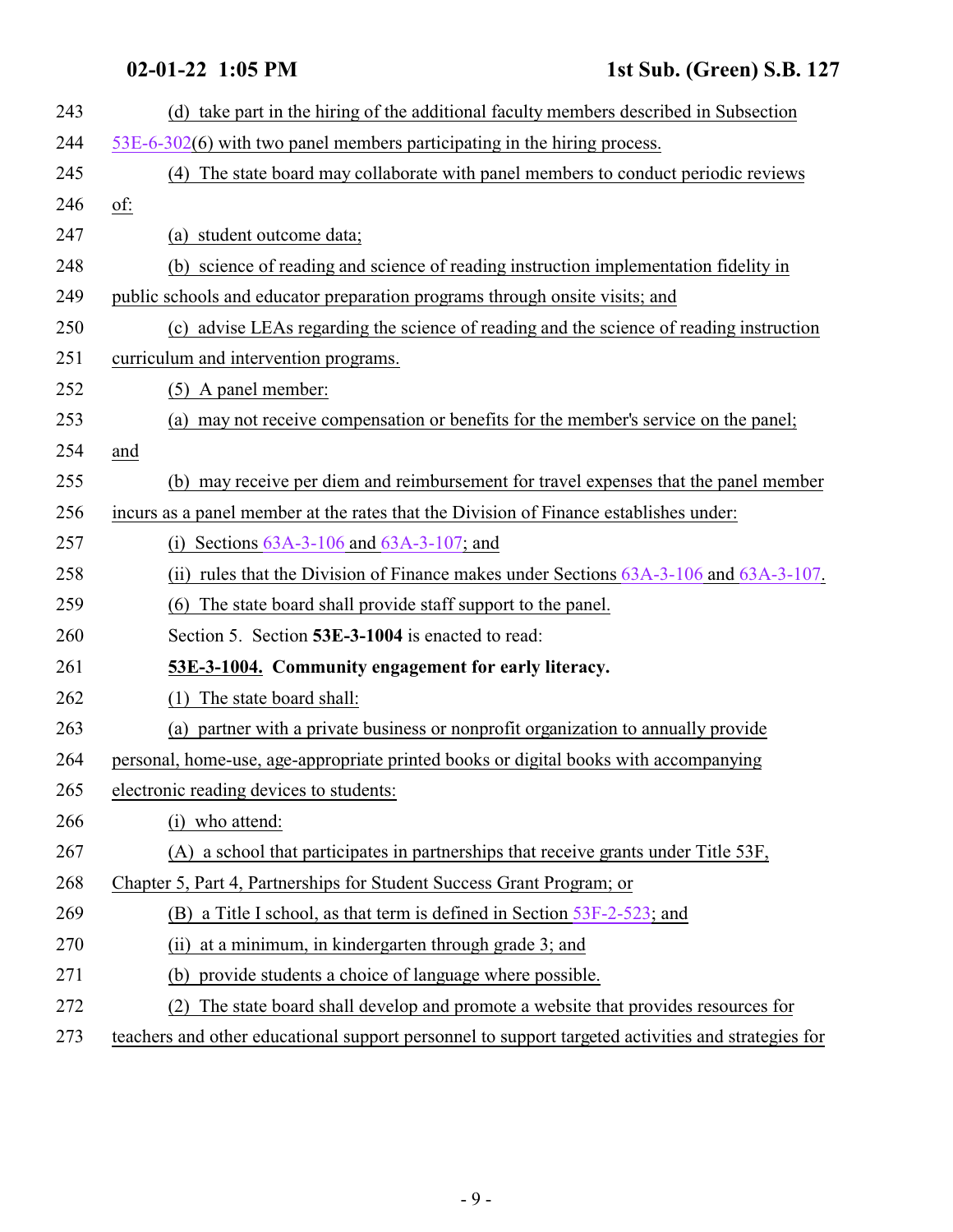<span id="page-9-0"></span>

| 274 | parents to support at-home reading.                                                              |
|-----|--------------------------------------------------------------------------------------------------|
| 275 | (3) The state board shall contract with one or more organizations that have expertise in         |
| 276 | coordinating community resources to:                                                             |
| 277 | (a) provide training and coaching to community, school, and parent engagement                    |
| 278 | coordinators; and                                                                                |
| 279 | (b) for a school that is not participating in a partnership that receives a grant under Title    |
| 280 | 53F, Chapter 5, Part 4, Partnerships for Student Success Grant Program:                          |
| 281 | (i) assess the presence of existing community school infrastructure; and                         |
| 282 | (ii) provide necessary supports for parent, community, and business engagement,                  |
| 283 | including services and coordination support.                                                     |
| 284 | Section 6. Section 53E-4-307 is amended to read:                                                 |
| 285 | 53E-4-307. Benchmark assessments in reading -- Report to parent.                                 |
| 286 | (1) As used in this section $\left[\frac{1}{2}, \frac{1}{2}, \frac{1}{2}\right]$ :               |
| 287 | (a) "Competency" means a demonstrable acquisition of a specified knowledge, skill, or            |
| 288 | ability that has been organized into a hierarchical arrangement leading to higher levels of      |
| 289 | knowledge, skill, or ability.                                                                    |
| 290 | (b) "Diagnostic assessment" means an assessment that measures key literacy skills,               |
| 291 | including phonemic awareness, sound-symbol recognition, alphabet knowledge, decoding and         |
| 292 | encoding skills, and comprehension, to determine a student's specific strengths and weaknesses   |
| 293 | in a skill area.                                                                                 |
| 294 | "Evidence-based" means the same as that term is defined in Section 53G-11-303.<br>(c)            |
| 295 | (d) "Evidence-informed" means the same as that term is defined in Section                        |
| 296 | 53G-11-303.                                                                                      |
| 297 | (2) The state board shall approve a benchmark assessment for use statewide by school             |
| 298 | districts and charter schools to assess the reading competency of students in grades 1 through 6 |
| 299 | as provided by this section.                                                                     |
| 300 | (3) A school district or charter school shall:                                                   |
| 301 | (a) administer benchmark assessments to students in grades 1, 2, and 3 at the                    |
| 302 | beginning, middle, and end of the school year using the benchmark assessment approved by the     |
| 303 | state board; and                                                                                 |
| 304 | (b) after administering a benchmark assessment, report the results to a student's parent.        |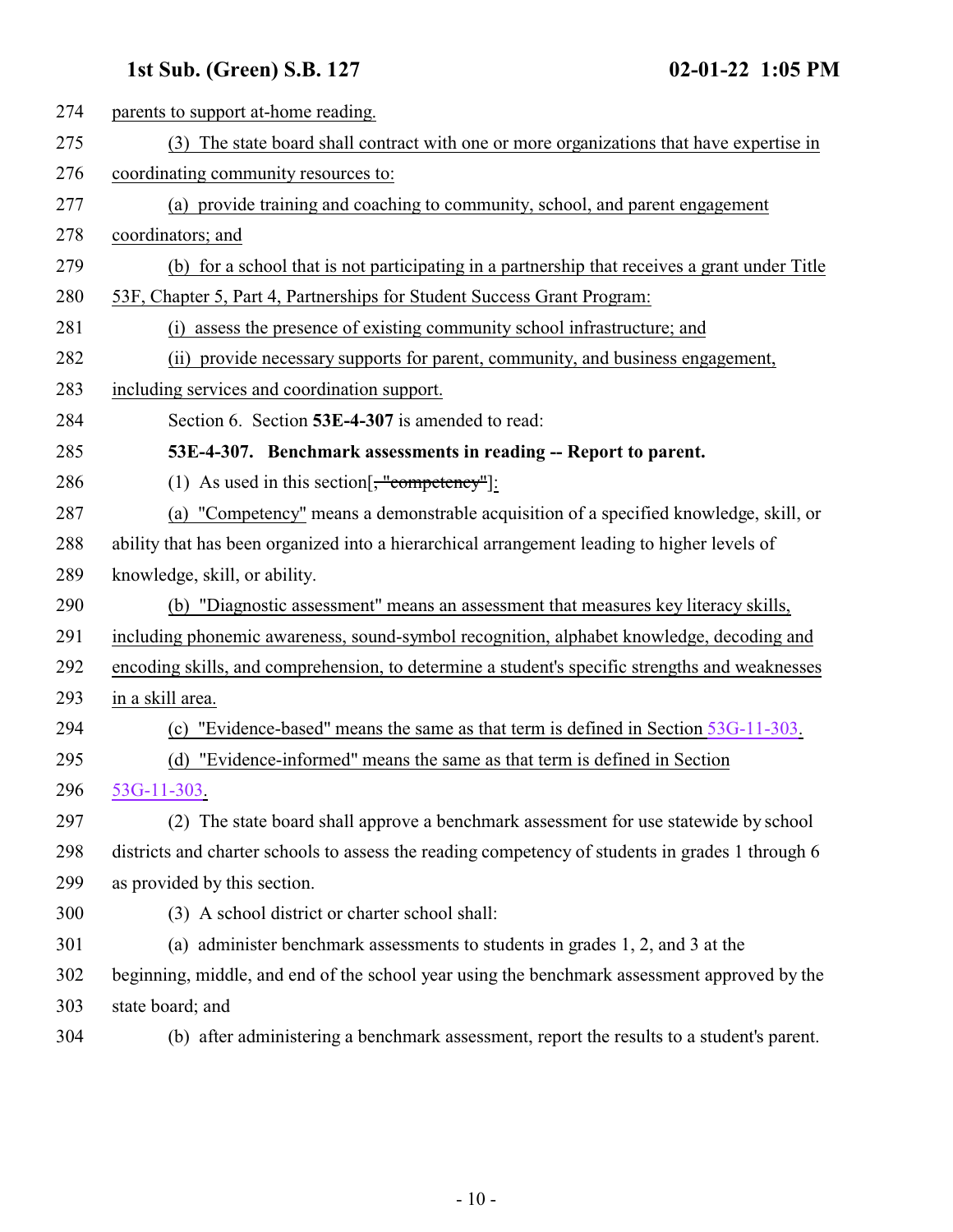### **02-01-22 1:05 PM 1st Sub. (Green) S.B. 127**

<span id="page-10-0"></span>

| 305 | (4) If a benchmark assessment or supplemental reading assessment indicates a student                      |
|-----|-----------------------------------------------------------------------------------------------------------|
| 306 | lacks competency in a reading skill, or is lagging behind other students in the student's grade in        |
| 307 | acquiring a reading skill, the school district or charter school shall:                                   |
| 308 | (a) administer diagnostic assessments to the student;                                                     |
| 309 | $[\text{a} \cdot \text{b}]$ (b) using data from the diagnostic assessment, provide specific, focused, and |
| 310 | individualized intervention or tutoring to develop the reading skill;                                     |
| 311 | $[\phi]$ (c) administer formative assessments and progress monitoring at recommended                      |
| 312 | levels for the benchmark assessment to measure the success of the focused intervention;                   |
| 313 | $[\text{et}]$ (d) inform the student's parent of activities that the parent may engage in with the        |
| 314 | student to assist the student in improving reading proficiency; [and]                                     |
| 315 | $[\text{(\text{d})}]$ (e) provide information to the parent regarding appropriate interventions available |
| 316 | to the student outside of the regular school day that may include tutoring, before and after              |
| 317 | school programs, or summer school[-]; and                                                                 |
| 318 | (f) provide instructional materials that are evidence-informed for core instruction and                   |
| 319 | evidence-based for intervention and supplemental instruction.                                             |
| 320 | $(5)$ (a) In accordance with Section 53F-4-201 and except as provided in Subsection                       |
| 321 | (5)(b), the state board shall contract with one or more educational technology providers for a            |
| 322 | benchmark assessment system for reading for students in kindergarten through grade 6.                     |
| 323 | (b) If revenue is insufficient for the benchmark assessment system for the grades                         |
| 324 | described in Subsection $(5)(a)$ , the state board shall first prioritize funding a benchmark             |
| 325 | assessment for students in kindergarten through grade 3.                                                  |
| 326 | Section 7. Section 53E-6-301 is amended to read:                                                          |
| 327 | 53E-6-301. Qualifications of applicants for licenses -- Changes in qualifications.                        |
| 328 | (1) As used in this section $[\frac{\text{m}}{\text{Heteracy}}]$ :                                        |
| 329 | (a) "Literacy preparation assessment" means an examination that $[addresses]$ evaluates                   |
| 330 | an individual's knowledge of the science of reading, related to literacy instruction for an               |
| 331 | individual who teaches preschool, elementary school, or special education.                                |
| 332 | (b) "Required literacy preparation assessment" means a literacy preparation assessment                    |
| 333 | that the state board uses to determine the qualifications of license applicants.                          |
| 334 | (2) The state board shall establish by rule made in accordance with Title 63G, Chapter                    |
| 335 | 3, Utah Administrative Rulemaking Act, the scholarship, training, and experience required of              |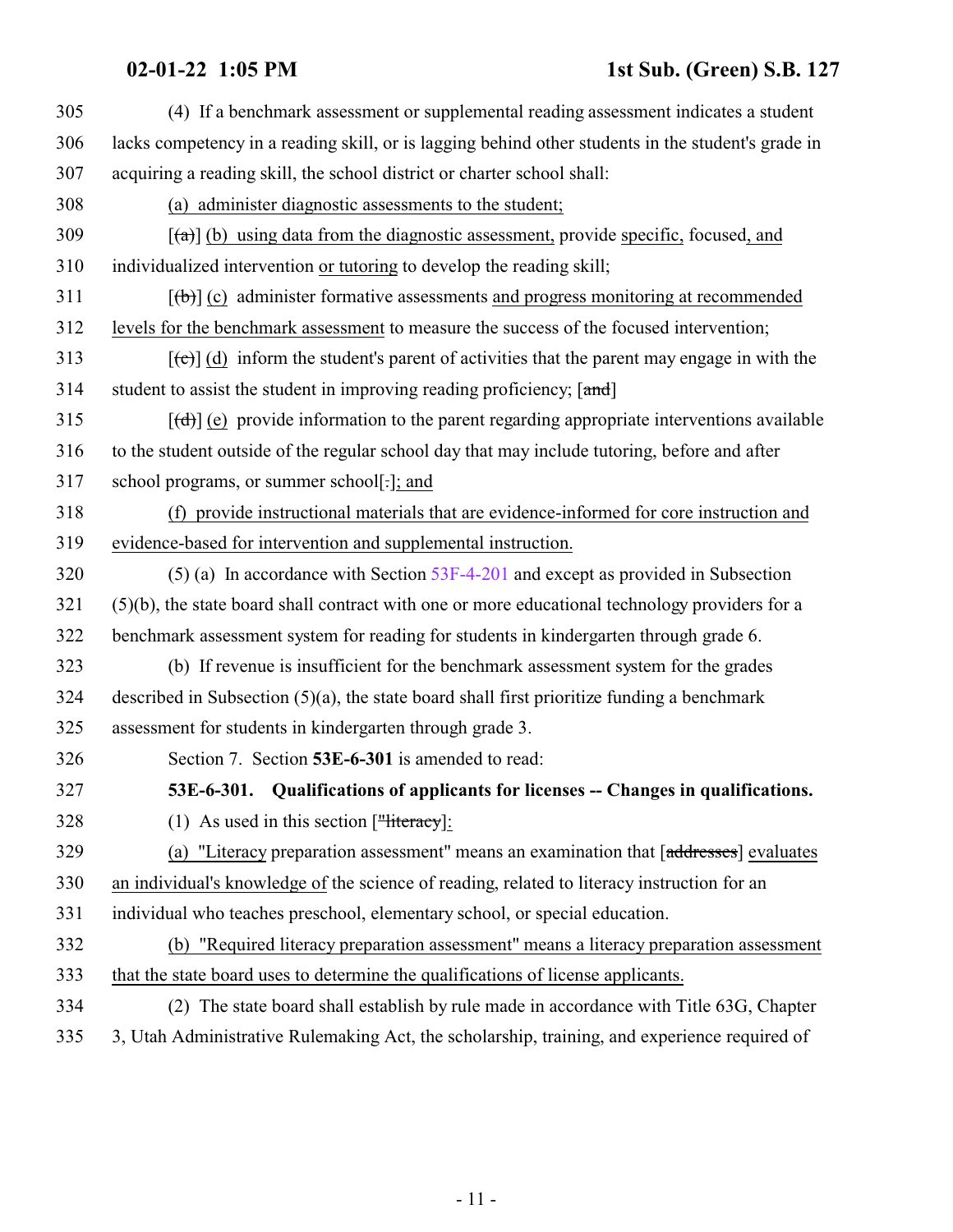<span id="page-11-0"></span>

| 336 | license applicants.                                                                             |
|-----|-------------------------------------------------------------------------------------------------|
| 337 | (3) (a) The state board shall announce any increase in the requirements when made.              |
| 338 | (b) An increase in requirements shall become effective not less than one year from the          |
| 339 | date of the announcement.                                                                       |
| 340 | (4) The state board may determine by examination or otherwise the qualifications of             |
| 341 | license applicants.                                                                             |
| 342 | (5) If the state board uses $\lceil$ an examination] a required literacy preparation assessment |
| 343 | under Subsection (4) [that is a literacy preparation assessment]:                               |
| 344 | (a) $(i)$ the state board shall make rules to allow an LEA to hire a license applicant who      |
| 345 | does not successfully pass the required literacy preparation assessment for a limited duration  |
| 346 | pending successful passage; and                                                                 |
| 347 | $[\phi]$ (ii) the license applicant is not eligible for a professional educator license         |
| 348 | described in Section 53E-6-201 until the license applicant successfully passes the required     |
| 349 | literacy preparation assessment[-]; and                                                         |
| 350 | (b) the state board may make rules in accordance with Title 63G, Chapter 3, Utah                |
| 351 | Administrative Rulemaking Act, to:                                                              |
| 352 | (i) establish exemptions for the required literacy preparation assessment; and                  |
| 353 | (ii) develop a pathway to demonstrate early literacy competency as an exception to the          |
| 354 | requirement to pass the required literacy preparation assessment.                               |
| 355 | Section 8. Section 53E-6-302 is amended to read:                                                |
| 356 | 53E-6-302. Educator preparation programs.                                                       |
| 357 | $(1)$ As used in this section:                                                                  |
| 358 | (a) "Educator preparation program" means:                                                       |
| 359 | (i) a university teacher education program; or                                                  |
| 360 | (ii) a program that prepares individuals using an alternative pathway to licensure, as the      |
| 361 | state board provides.                                                                           |
| 362 | (b) "Required literacy preparation assessment" means the same as that term is defined           |
| 363 | in Section $53E-6-301$ .                                                                        |
| 364 | (c) "University teacher preparation program" means a program that an institution of             |
| 365 | higher education offers to prepare educators for licensure.                                     |
| 366 | $[\text{(+)}]$ (2) In accordance with Title 63G, Chapter 3, Utah Administrative Rulemaking      |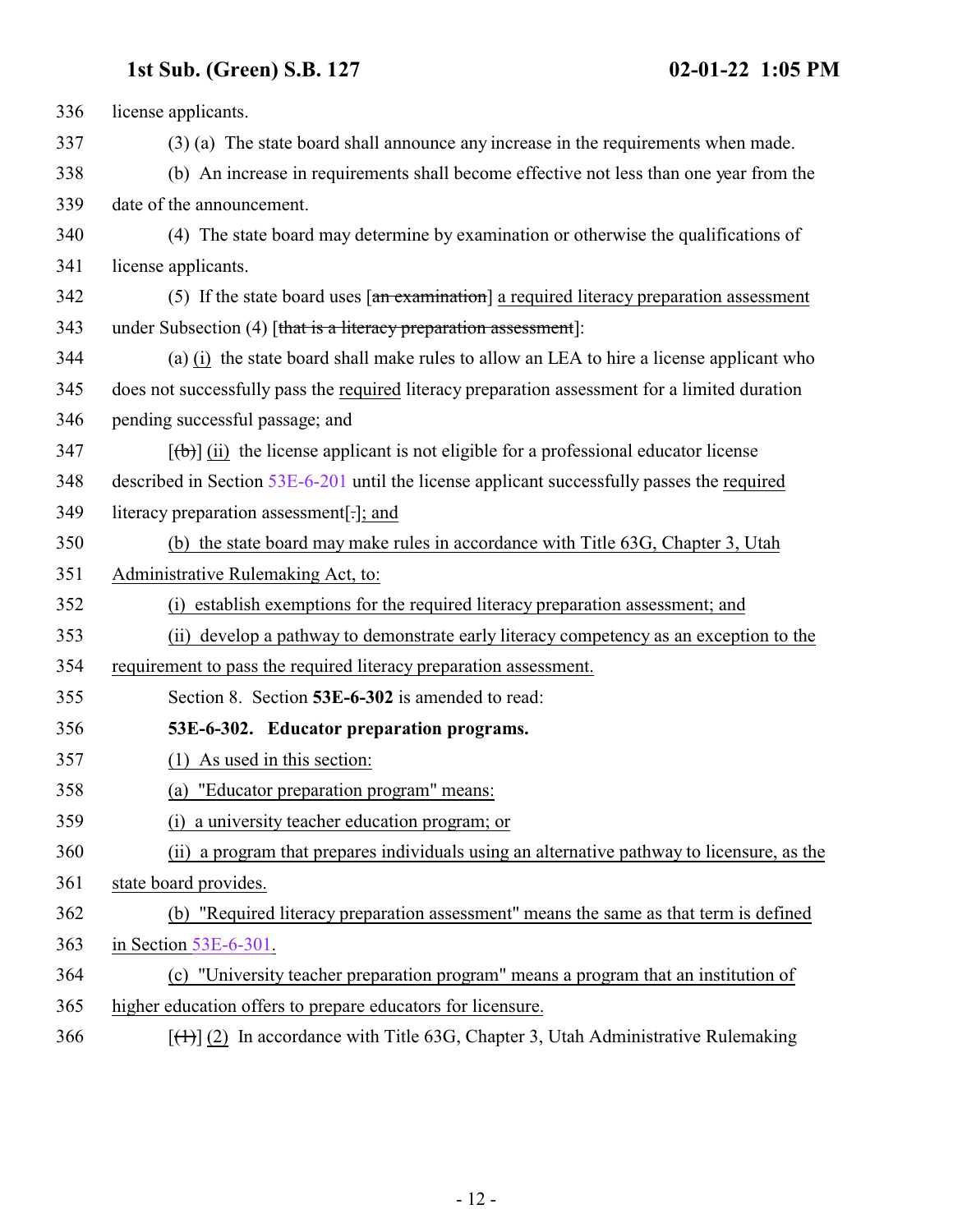| 367 |                                                                                                               |
|-----|---------------------------------------------------------------------------------------------------------------|
|     | Act, the state board shall make rules that establish standards for approval of $[a]$ an educator              |
| 368 | preparation program.                                                                                          |
| 369 | $[\frac{1}{2}]$ (3) The state board shall ensure that standards adopted under Subsection $[\frac{1}{2}]$ (2): |
| 370 | (a) meet or exceed generally recognized national standards for preparation of                                 |
| 371 | educators $[\cdot]$ ; and                                                                                     |
| 372 | (b) include requirements for educator preparation programs to:                                                |
| 373 | (i) provide instruction in the science of reading; and                                                        |
| 374 | (ii) prepare license applicants to pass the required literacy preparation assessment at no                    |
| 375 | cost to the applicants for the preparation, including providing ongoing preparation for up to                 |
| 376 | three total attempts of the required literacy preparation assessment.                                         |
| 377 | $[\left(\frac{1}{2}\right)]$ (4) The state board shall designate an employee of the state board's staff to:   |
| 378 | (a) work with education deans of state institutions of higher education to coordinate                         |
| 379 | [on-site monitoring of] university teacher preparation programs that may include:                             |
| 380 | (i) monitoring courses for <i>university</i> teacher preparation programs; and                                |
| 381 | (ii) working with course instructors for university teacher preparation programs; [and]                       |
| 382 | [(iii) interviewing students admitted to university teacher preparation programs;]                            |
| 383 | (b) act as a liaison between:                                                                                 |
| 384 | (i) the state board;                                                                                          |
| 385 | (ii) local school boards or charter school governing boards; and                                              |
| 386 | (iii) representatives of university teacher preparation programs; and                                         |
| 387 | (c) report the employee's findings and recommendations for the improvement of                                 |
| 388 | teacher preparation programs to:                                                                              |
| 389 | (i) the state board; and                                                                                      |
| 390 | (ii) education deans of state institutions of higher education.                                               |
| 391 | $[\left(4\right)]$ (5) The state board shall:                                                                 |
| 392 | (a) in good faith, consider the findings and recommendations described in Subsection                          |
| 393 | $[\left(3\right)] (4)(c)$ ; and                                                                               |
| 394 | (b) in accordance with Title 63G, Chapter 3, Utah Administrative Rulemaking Act,                              |
| 395 | make rules, as the state board determines is necessary, to implement recommendations                          |
| 396 | described in Subsection $[\frac{3}{2}]$ (4)(c).                                                               |
| 397 | (6) Subject to legislative appropriations, the Utah Board of Higher Education shall:                          |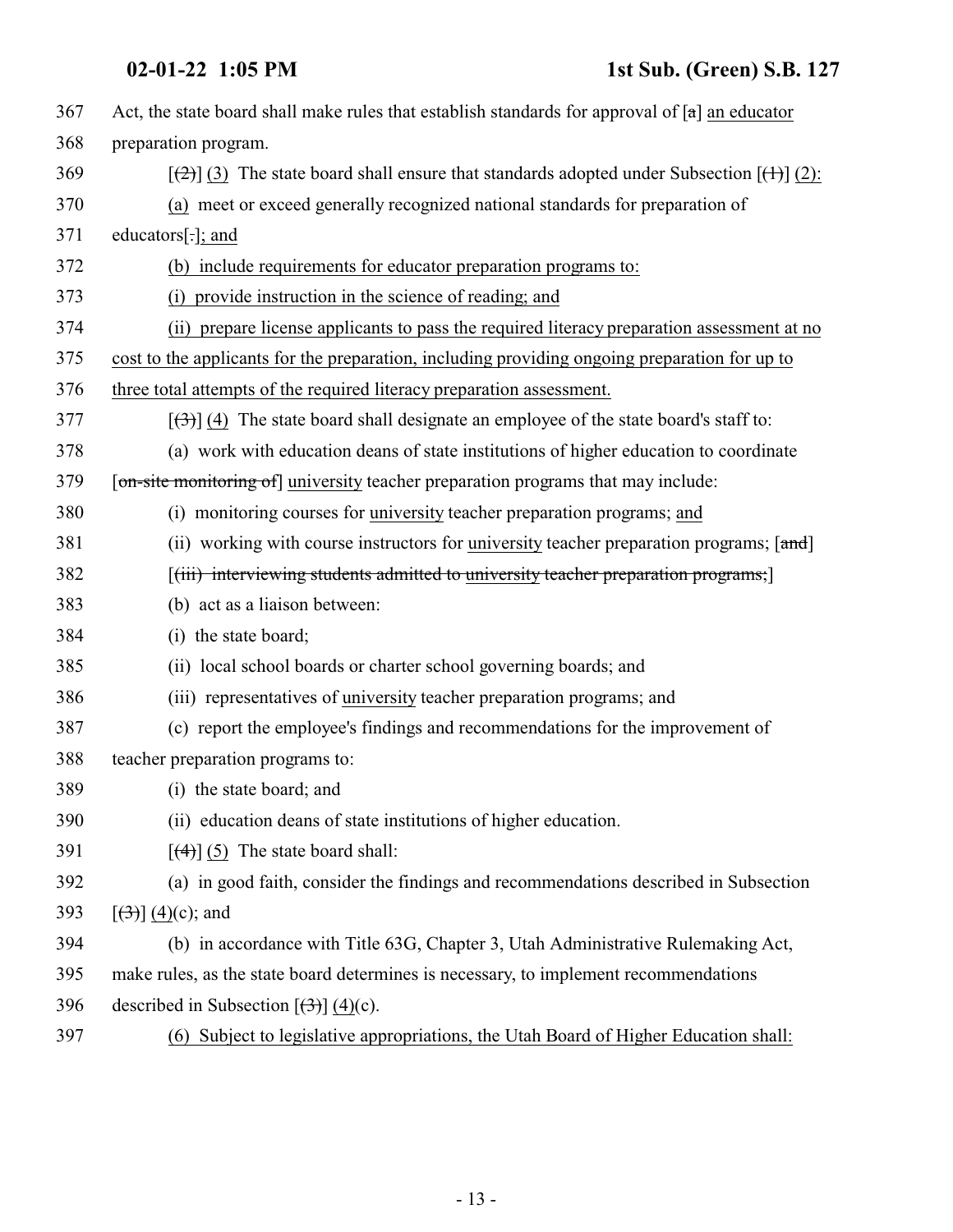<span id="page-13-0"></span>

| 398 | (a) provide matching funds to each of the state's institutions of higher education with a               |
|-----|---------------------------------------------------------------------------------------------------------|
| 399 | university teacher preparation program:                                                                 |
| 400 | (i) to hire an additional faculty member who has training in the science of reading and                 |
| 401 | the science of reading instruction; and                                                                 |
| 402 | (ii) in an amount equal to 75% of the cost of making the hire described in Subsection                   |
| 403 | $(6)(a)$ if the institution provides 25% of the cost; and                                               |
| 404 | (b) consult the state superintendent regarding:                                                         |
| 405 | (i) criteria for the hire described in Subsection $(6)(a)$ that would qualify for a                     |
| 406 | distribution of funding; and                                                                            |
| 407 | (ii) an individual institution's fulfillment of the criteria described in Subsection                    |
| 408 | $(6)(b)(i)$ before distributing funding.                                                                |
| 409 | An institution that hires an additional faculty member shall coordinate with the                        |
| 410 | science of reading panel described in Section 53E-3-1003 to include two members of the panel            |
| 411 | in the institution's hiring process.                                                                    |
| 412 | (8) The state board shall:                                                                              |
| 413 | (a) monitor accreditation of university programs regarding the science of reading                       |
| 414 | preparation described in Subsection $(3)(b)$ at the institutions described in Subsection $(6)(a)$ ; and |
| 415 | (b) (i) develop strategies to provide support for preparation programs with low rates of                |
| 416 | passage on the required literacy preparation assessment; and                                            |
| 417 | (ii) provide increasing levels of support to a preparation program with low rates of                    |
| 418 | passage on the required literacy preparation assessment for two consecutive years.                      |
| 419 | Section 9. Section 53F-5-214 is amended to read:                                                        |
| 420 | 53F-5-214. Grant for professional learning.                                                             |
| 421 | (1) Subject to legislative appropriations, the state board shall award grants to LEAs to                |
| 422 | provide teachers in pre-kindergarten, kindergarten, and grades 1 through 3 with:                        |
| 423 | (a) professional learning opportunities in early literacy and mathematics[.]; and                       |
| 424 | (b) the required early literacy professional learning opportunity described in Subsection               |
| 425 | (6).                                                                                                    |
| 426 | (2) The state board shall award a grant described in [this section] Subsection $(1)(a)$ to              |
| 427 | an LEA that submits to the state board a completed application, as provided by the state board,         |
| 428 | that includes a description of the evidence-based, based on assessment data, professional               |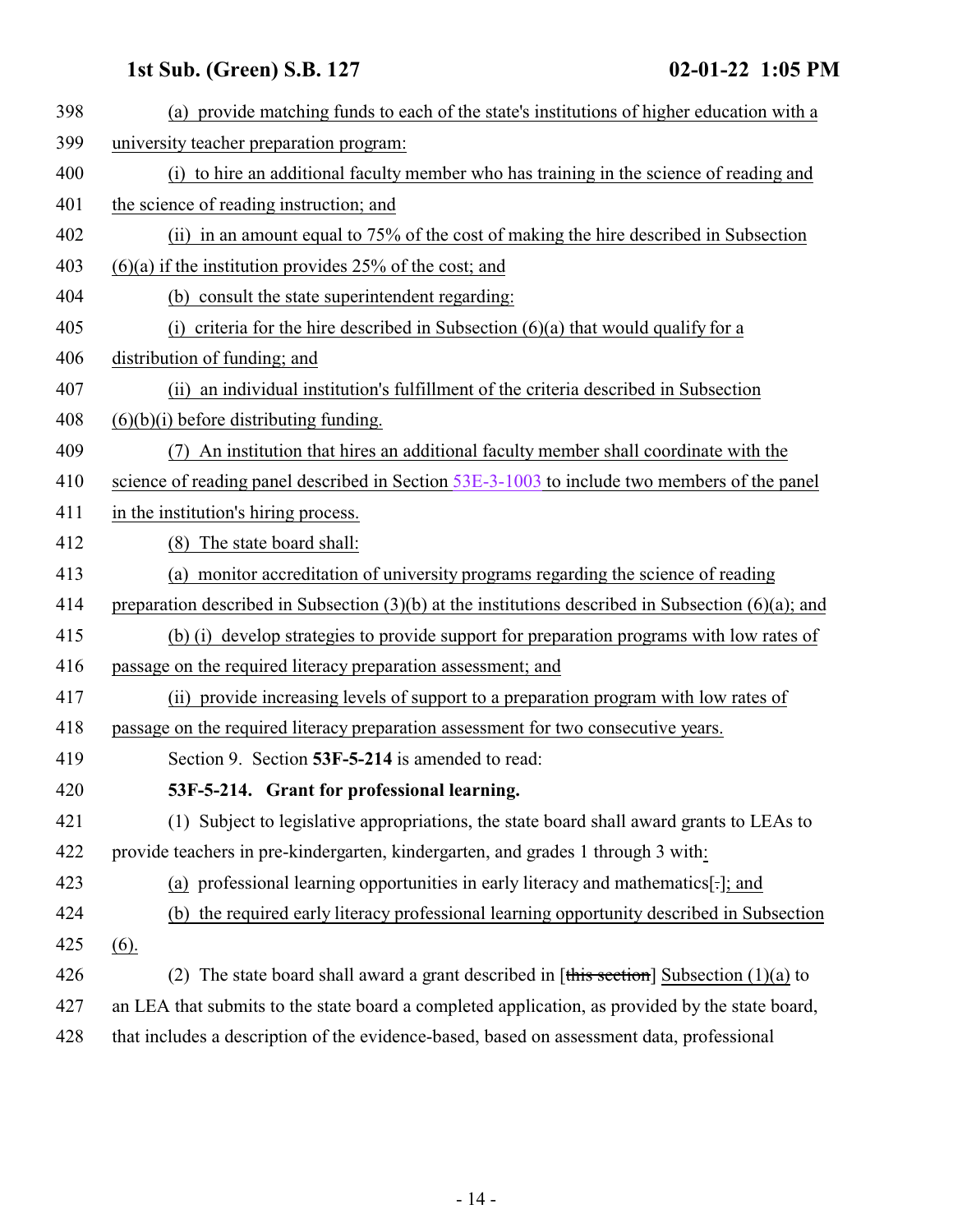| 429 | learning opportunities the LEA will provide that are:                                              |
|-----|----------------------------------------------------------------------------------------------------|
| 430 | (a) aligned with the professional learning standards described in Section $53G-11-303$ ;           |
| 431 | and                                                                                                |
| 432 | (b) targeted to attaining the local and state early learning goals described in Section            |
| 433 | $53G-7-218$ .                                                                                      |
| 434 | (3) An LEA that receives a grant described in this section shall use the grant for the             |
| 435 | purposes described in Subsection (2).                                                              |
| 436 | (4) In accordance with Title 63G, Chapter 3, Utah Administrative Rulemaking Act, the               |
| 437 | state board shall make rules to establish:                                                         |
| 438 | (a) required elements of the professional learning opportunities described in Subsection           |
| 439 | $(2)$ ; [and]                                                                                      |
| 440 | (b) a formula to determine an LEA's grant amount under this section[-], including                  |
| 441 | identifying the amount an LEA receives for:                                                        |
| 442 | (i) professional learning opportunities under Subsection (2); and                                  |
| 443 | (ii) the required early literacy professional learning opportunity described in Subsection         |
| 444 | $(6)$ ; and                                                                                        |
| 445 | (c) specifications regarding the LEA's provision of the required early literacy                    |
| 446 | professional learning opportunity described in Subsection (6).                                     |
| 447 | (5) The state board shall annually report to the Education Interim Committee on or                 |
| 448 | before the November interim committee meeting regarding the administration and outcomes of         |
| 449 | the grant described in this section.                                                               |
| 450 | $(6)$ (a) As used in this Subsection (6), "early literacy professional learning opportunity"       |
| 451 | means the early literacy opportunity that the majority of recipients of grant funding under this   |
| 452 | section used before the effective date of this bill to provide professional learning opportunities |
| 453 | in early literacy.                                                                                 |
| 454 | (b) (i) Except as described in Subsection $(6)(b)(ii)$ , the following shall complete the          |
| 455 | early literacy professional learning opportunity before July 1, 2025, each:                        |
| 456 | (A) general and special education teacher in kindergarten through grade 3;                         |
| 457 | district administrator over literacy;<br>(B)                                                       |
| 458 | elementary school principal;<br>(C)                                                                |
| 459 | school psychologist serving in an elementary school; and<br>(D)                                    |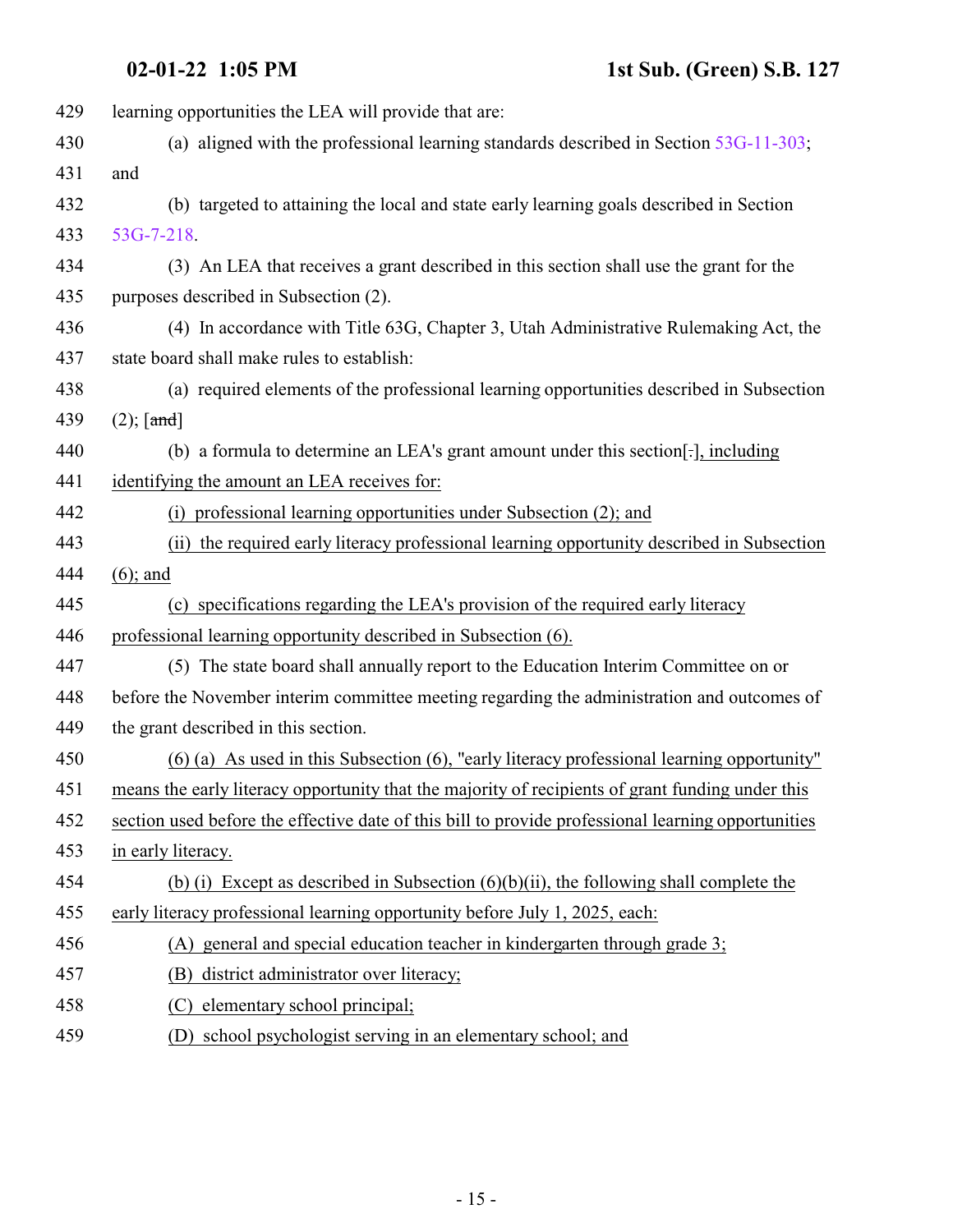<span id="page-15-0"></span>

| 460 | (E) elementary school literacy coach who serves kindergarten through grade 3.                      |
|-----|----------------------------------------------------------------------------------------------------|
| 461 | The following are exempt from the professional learning opportunity completion<br>(ii)             |
| 462 | requirement in Subsection $(6)(b)(i)$ :                                                            |
| 463 | (A) an educator who has already completed the early literacy professional learning                 |
| 464 | program;                                                                                           |
| 465 | dual language immersion educators who teach in the target language;<br>(B)                         |
| 466 | special education teachers who serve students with significant cognitive<br>(C)                    |
| 467 | disabilities;                                                                                      |
| 468 | teachers within one year of retirement; and<br>(D)                                                 |
| 469 | (E) other similar educator roles as the state board identifies in board rule, made in              |
| 470 | accordance with Title 63G, Chapter 3, Utah Administrative Rulemaking Act.                          |
| 471 | (c) (i) Before the 2022-2023 school year, each LEA that serves elementary students                 |
| 472 | shall apply for grant funding under this subsection (6) to provide the early literacy professional |
| 473 | learning opportunity to each individual described in Subsection $(6)(b)(i)$ within the LEA.        |
| 474 | (ii) An LEA that receives a grant for use under this Subsection (6) shall:                         |
| 475 | (A) use the grant to provide the early literacy professional learning opportunity at the           |
| 476 | maximum of the restricted rate for each educator described in Subsection $(6)(b)(i)$ within the    |
| 477 | $LEA$ ; and                                                                                        |
| 478 | (B) provide the early literacy professional learning opportunity as part of the educator's         |
| 479 | contracted time or daily rate.                                                                     |
| 480 | (d) In awarding grant funding under this section for the required early literacy                   |
| 481 | professional learning opportunity, the state board shall award funding to an LEA to provide the    |
| 482 | opportunity to each individual described in Subsection $(6)(c)(i)$ , prioritizing applicants that  |
| 483 | have not yet participated in the early literacy professional learning opportunity.                 |
| 484 | Section 10. Section 53F-5-215 is amended to read:                                                  |
| 485 | 53F-5-215. Elementary teacher preparation assessment grant.                                        |
| 486 | (1) As used in this section:                                                                       |
| 487 | (a) "Educator preparation program" means the same as that term is defined in Section               |
| 488 | 53E-6-302.                                                                                         |
| 489 | $\left[\frac{1}{2}\right]$ (b) "License" means a license that:                                     |
| 490 | (i) is described in Section $53E-6-102$ ; and                                                      |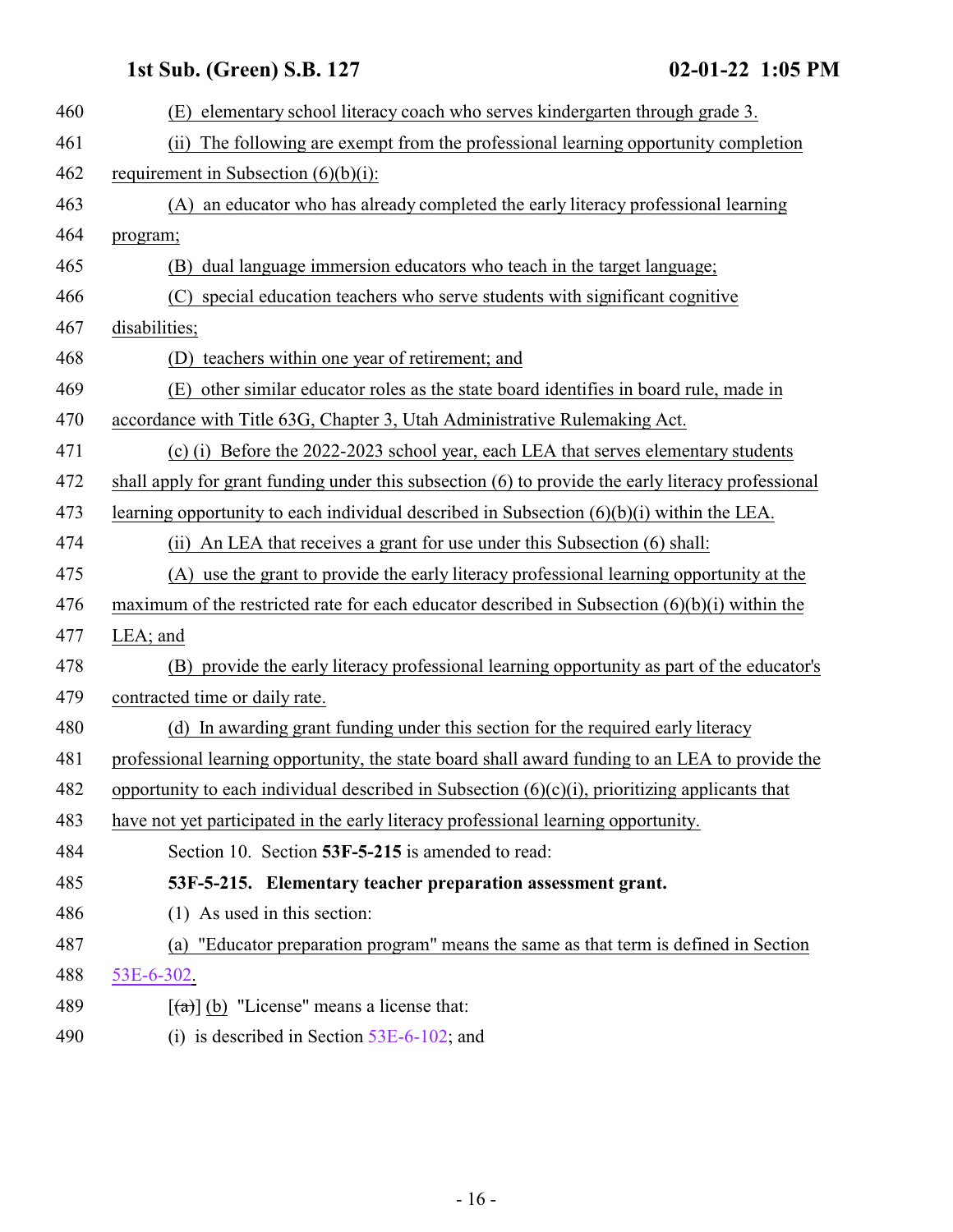491 (ii) qualifies an individual to teach elementary school.

492  $[(b)$  "Literacy]

 (c) "Required literacy preparation assessment" means the same as that term is defined in Section [53E-6-301](#page-10-0).

 (2) Beginning September 1, 2021, subject to legislative appropriations, the state board 496 shall award grants to finitiations of higher education educator preparation programs for the cost of the initial attempt of the required literacy preparation assessment for license applicants graduating from the institution or completing the preparation program during the year relevant to the grant.

 (3) In accordance with Title 63G, Chapter 3, Utah Administrative Rulemaking Act, the state board may make rules to establish the license, type of license, or license concentration eligible for the grant described in this section.

 (4) [An institution of higher education] An educator preparation program may apply for a grant described in this section by submitting to the state board an application, as provided by the state board, including an estimate of the number and names of prospective license applicants expected to graduate or complete the program in the year relevant to the grant application.

 (5) Notwithstanding Subsections (2) and (4), beginning July 1, 2020, and ending August 31, 2021, the state board may award grants under this section to institutions of higher education to pilot test a literacy preparation assessment.

 (6) The state board shall annually report to the Education Interim Committee on or before the November interim committee meeting regarding the administration and outcomes of the grant described in this section.

<span id="page-16-0"></span>Section 11. Section **53F-5-402** is amended to read:

**53F-5-402. Partnerships for Student Success Grant Program established.**

 (1) There is created the Partnerships for Student Success Grant Program to improve educational outcomes for low income students through the formation of cross sector partnerships that use data to align and improve efforts focused on student success.

 (2) Subject to legislative appropriations, the state board shall award grants to eligible partnerships that enter into a memorandum of understanding between the members of the eligible partnership to plan or implement a partnership that: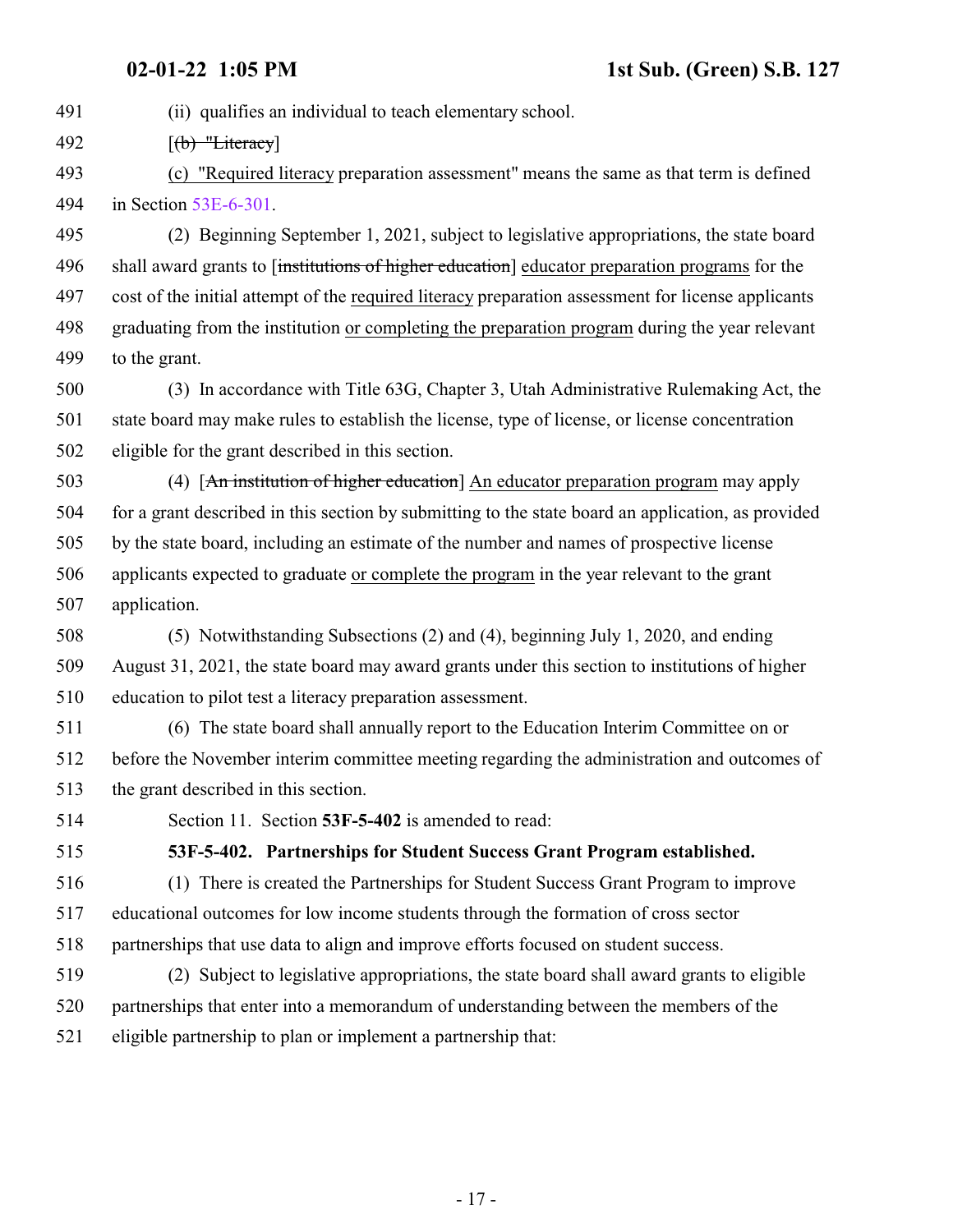| 522 | (a) establishes shared goals, outcomes, and measurement practices based on unique                                |
|-----|------------------------------------------------------------------------------------------------------------------|
| 523 | community needs and interests that:                                                                              |
| 524 | $(i)$ are aligned with the recommendations of the five- and ten-year plan to address                             |
| 525 | intergenerational poverty described in Section 35A-9-303; and                                                    |
| 526 | $[\overrightarrow{(ii)} \text{ address}]$ (i) for students attending [a] an elementary school within an eligible |
| 527 | school feeder pattern, focus on:                                                                                 |
| 528 | (A) kindergarten readiness;                                                                                      |
| 529 | (B) [grade 3 mathematics and] reading proficiency[;], consistent with the science of                             |
| 530 | reading, as defined by the science of reading panel described in Section 53E-3-1003; and                         |
| 531 | (C) grade 3 mathematics; and                                                                                     |
| 532 | (ii) for students attending a secondary school within an eligible school feeder pattern,                         |
| 533 | focus on:                                                                                                        |
| 534 | $[\text{ }(\text{ }(\text{ }))$ (A) grade 8 mathematics and reading proficiency;                                 |
| 535 | $[\overline{(B)}]$ (B) high school graduation;                                                                   |
| 536 | $[\text{fE}](C)$ postsecondary education attainment;                                                             |
| 537 | $[f(f)]$ (D) physical and mental health; and                                                                     |
| 538 | $[\text{f}\Theta]$ (E) development of career skills and readiness;                                               |
| 539 | (b) coordinates and aligns services to:                                                                          |
| 540 | (i) students attending schools within an eligible school feeder pattern; and                                     |
| 541 | (ii) the families and communities of the students within an eligible school feeder                               |
| 542 | pattern;                                                                                                         |
| 543 | (c) implements a system for:                                                                                     |
| 544 | (i) sharing data to monitor and evaluate shared goals and outcomes, in accordance with                           |
| 545 | state and federal law; and                                                                                       |
| 546 | (ii) accountability for shared goals and outcomes; and                                                           |
| 547 | (d) commits to providing matching funds as described in Section $53F-5-403$ .                                    |
| 548 | (3) In making grant award determinations, the state board shall prioritize funding for an                        |
| 549 | eligible partnership that:                                                                                       |
| 550 | (a) focus on early literacy and mathematics;                                                                     |
| 551 | $\left[\frac{1}{2}\right]$ (b) includes a low performing school as determined by the state board; or             |
| 552 | $[\text{(+)}]$ (c) addresses parent and community engagement.                                                    |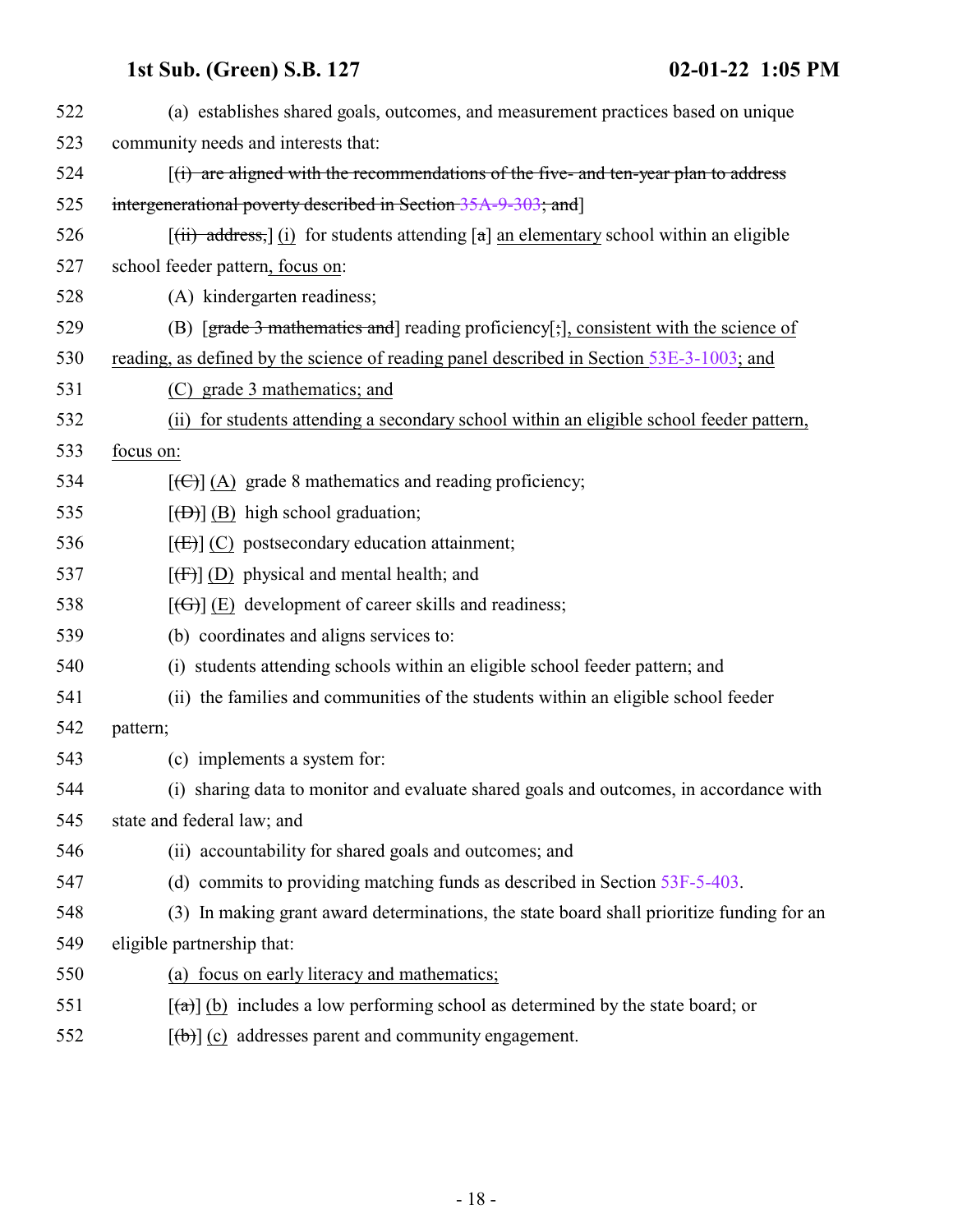<span id="page-18-1"></span><span id="page-18-0"></span>

| 553 | (4) In awarding grants under this part, the state board:                                      |
|-----|-----------------------------------------------------------------------------------------------|
| 554 | (a) shall distribute funds to the lead applicant designated by the eligible partnership as    |
| 555 | described in Section $53F-5-401$ ; and                                                        |
| 556 | (b) may not award more than \$500,000 per fiscal year to an eligible partnership.             |
| 557 | Section 12. Section 53G-10-306 is enacted to read:                                            |
| 558 | 53G-10-306. Science of reading curriculum.                                                    |
| 559 | Each LEA shall adopt science of reading curriculum and intervention programs as               |
| 560 | advised by the science of reading panel described in Section 53E-3-1003.                      |
| 561 | Section 13. Section 53G-11-303 is amended to read:                                            |
| 562 | 53G-11-303. Professional learning standards.                                                  |
| 563 | (1) As used in this section $\left[\frac{1}{2} \text{professional}\right]$ :                  |
| 564 | (a) "Evidence-based" means that a strategy demonstrates a statistically significant           |
| 565 | effect, of at least a 0.40 effect size, on improving student outcomes based on:               |
| 566 | (i) strong evidence from at least one well-designed and well-implemented experimental         |
| 567 | study, as the state board further defines; or                                                 |
| 568 | (ii) moderate evidence from at least one well-designed and well-implemented                   |
| 569 | quasi-experimental study, as the state board further defines.                                 |
| 570 | (b) "Evidence-informed" means that a strategy:                                                |
| 571 | (i) is developed using high-quality research outside of a controlled setting in the given     |
| 572 | field, as the state board further defines; and                                                |
| 573 | (ii) includes strategies and activities with a strong scientific basis for use, as the state  |
| 574 | board further defines.                                                                        |
| 575 | (c) "Professional learning" means a comprehensive, sustained, and evidence-based              |
| 576 | approach to improving teachers' and principals' effectiveness in raising student achievement. |
| 577 | (2) A school district or charter school shall implement high quality professional             |
| 578 | learning that meets the following standards:                                                  |
| 579 | (a) professional learning occurs within learning communities committed to continuous          |
| 580 | improvement, individual and collective responsibility, and goal alignment;                    |
| 581 | (b) professional learning requires skillful leaders who develop capacity, advocate, and       |
| 582 | create support systems, for professional learning;                                            |
| 583 | (c) professional learning requires prioritizing, monitoring, and coordinating resources       |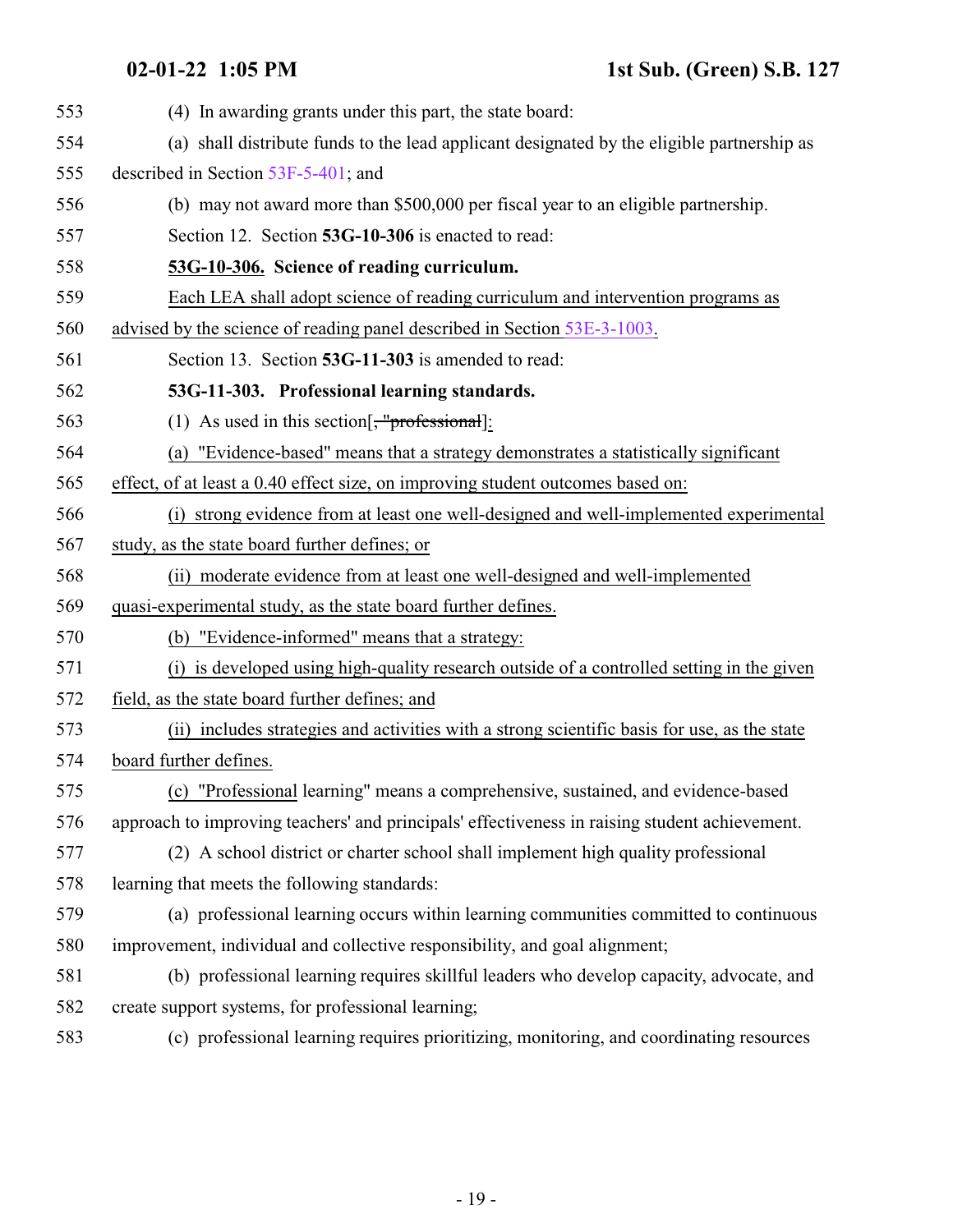| 584 | for educator learning;                                                                                 |
|-----|--------------------------------------------------------------------------------------------------------|
| 585 | (d) professional learning uses a variety of sources and types of student, educator, and                |
| 586 | system data to plan, assess, and evaluate professional learning;                                       |
| 587 | (e) professional learning integrates theories, research, and models of human learning to               |
| 588 | achieve its intended outcomes;                                                                         |
| 589 | (f) professional learning applies research on change and sustains support for                          |
| 590 | implementation of professional learning for long-term change;                                          |
| 591 | (g) professional learning aligns its outcomes with:                                                    |
| 592 | (i) performance standards for teachers and school administrators as described in rules                 |
| 593 | of the state board; and                                                                                |
| 594 | (ii) performance standards for students as described in the core standards for Utah                    |
| 595 | public schools adopted by the state board pursuant to Section $53E-4-202$ ; [and]                      |
| 596 | (h) professional learning:                                                                             |
| 597 | (i) incorporates the use of technology in the design, implementation, and evaluation of                |
| 598 | high quality professional learning practices; and                                                      |
| 599 | (ii) includes targeted professional learning on the use of technology devices to enhance               |
| 600 | the teaching and learning environment and the integration of technology in content delivery.           |
| 601 | and                                                                                                    |
| 602 | (i) professional learning uses evidence-informed core materials and evidence-based                     |
| 603 | instructional practices and intervention materials.                                                    |
| 604 | (3) School districts and charter schools shall use money appropriated by the Legislature               |
| 605 | for professional learning or federal grant money awarded for professional learning to                  |
| 606 | implement professional learning that meets the standards specified in Subsection (2).                  |
| 607 | (4) The state board, ULEAD, as that term is defined in Section 53E-10-701, and the                     |
| 608 | Center for the School of the Future, established in Section 53B-18-801, shall jointly, in              |
| 609 | collaboration with an independent university-based research center, develop and maintain a             |
| 610 | repository of evidence-based practice and evidence-informed intervention materials to support          |
| 611 | school districts and charter schools in meeting the standards described in Subsection (2).             |
| 612 | $[\frac{4}{3}]$ (5) (a) In the fall of 2014, the state board, through the state superintendent, and in |
| 613 | collaboration with an independent consultant acquired through a competitive bid process, shall         |
| 614 | conduct a statewide survey of school districts and charter schools to:                                 |